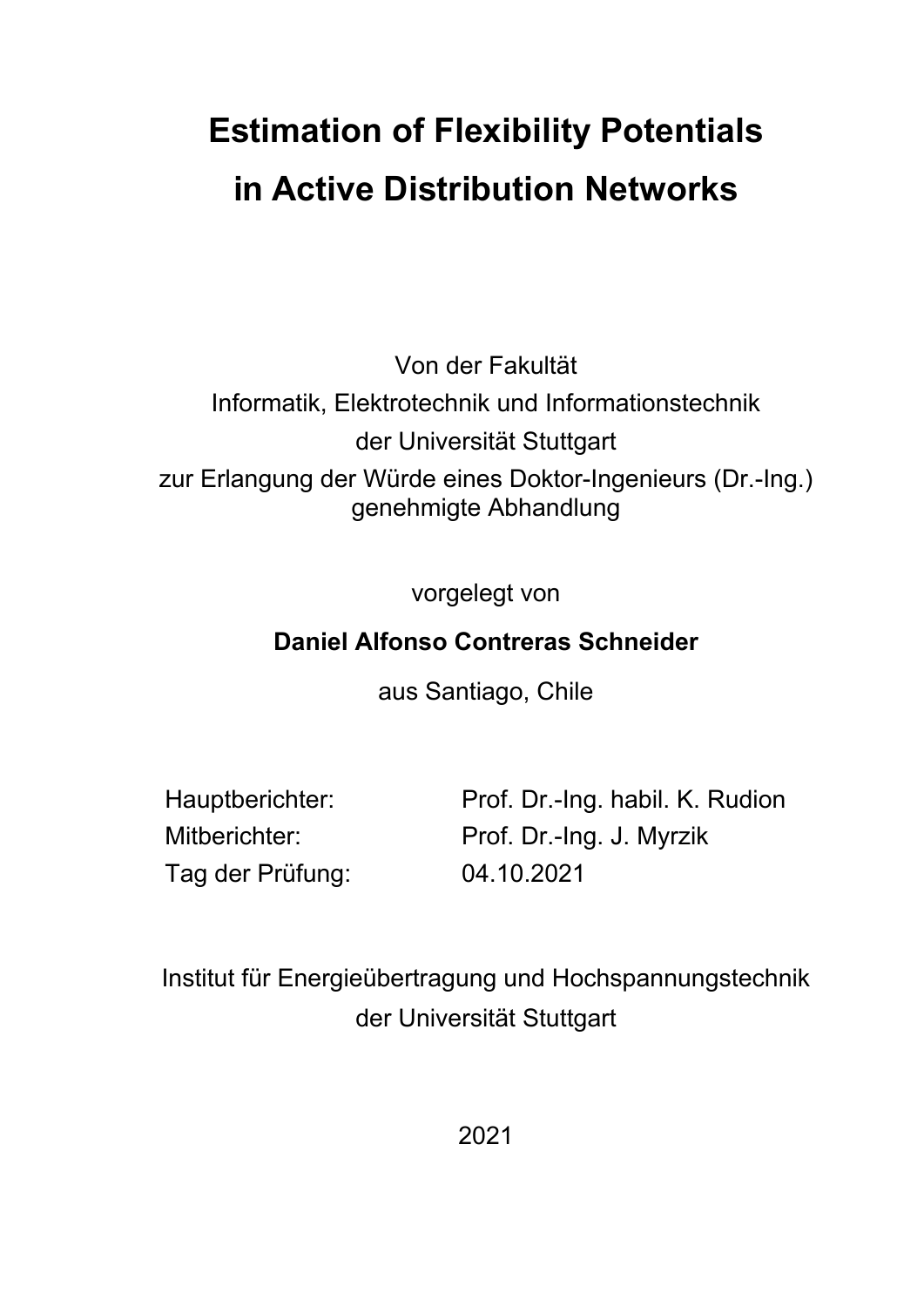Bibliografische Information der Deutschen Nationalbibliothek:

Die Deutsche Nationalbibliothek verzeichnet diese Publikation in der Deutschen Nationalbibliografie, detaillierte bibliografische Daten sind im Internet über http://dnb.dnb.de abrufbar.

Universität Stuttgart Institut für Energieübertragung und Hochspannungstechnik, Band 34 D 93 (Dissertation Universität Stuttgart)

#### **Estimation of Flexibility Potentials in Active Distribution Networks**

© 2021 Contreras Schneider, Daniel Alfonso Herstellung und Verlag: BoD – Books on Demand, Norderstedt ISBN: 978-3-75439-704-6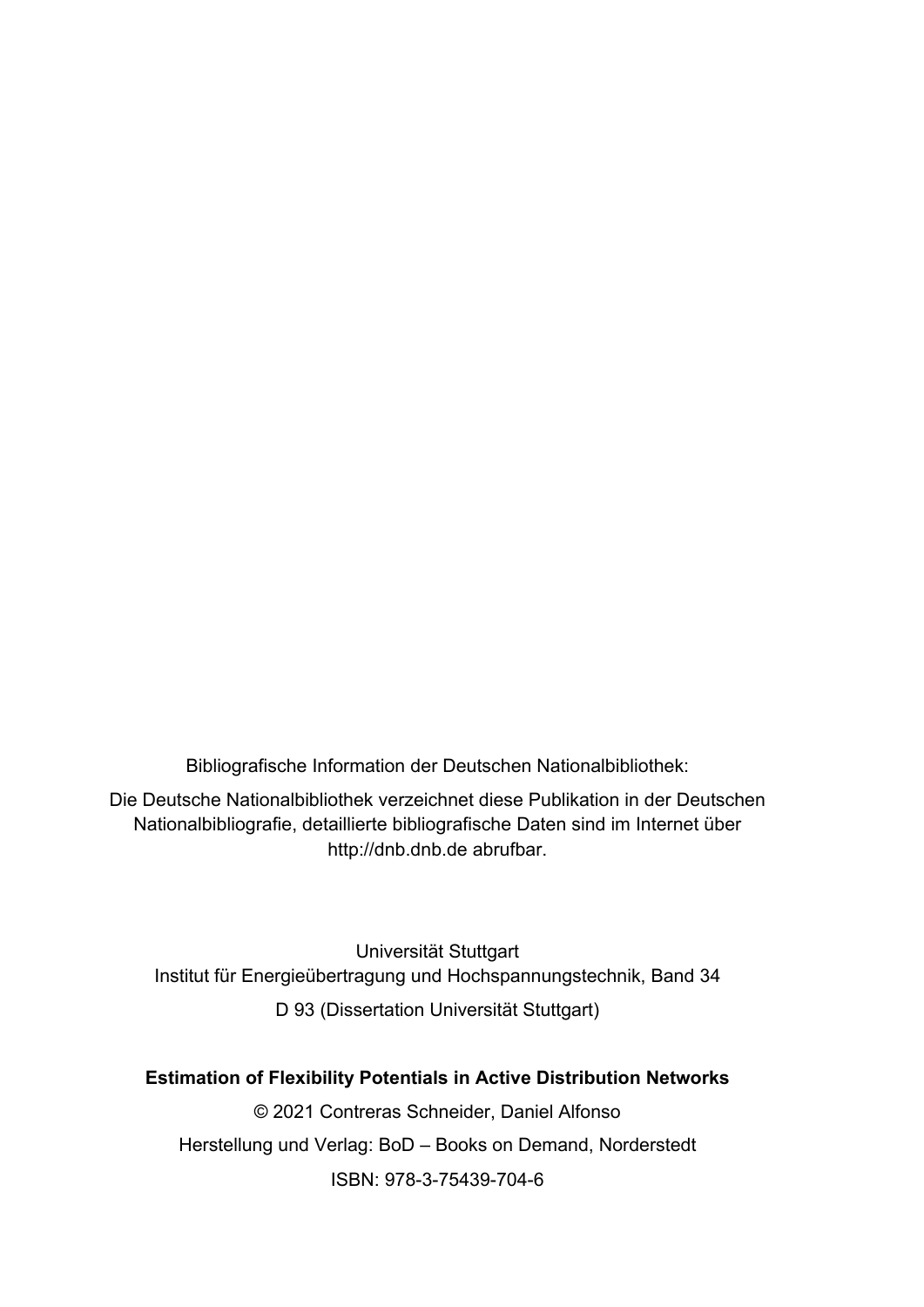#### **Abstract**

Replacing conventional power plants by distributed energy resources (DER) in the MV and LV grids poses great new challenges for the planning and operation of distribution grids. Controlling a handful of conventional power plants demands significantly less resources than operating numerous decentralized plants, especially when in involves the supply of ancillary services to maintain the grid stability. Nevertheless, most ancillary services are required at the transmission system level, meaning that vertical supply of flexibility becomes necessary, requiring new methods to quantify how much flexibility can be provided from distribution (DSO) to transmission system operators (TSO). The feasible operation region (FOR) allows capturing the aggregated flexibility potential of DER within a distribution grid, while respecting the technical restrictions of both plants and grid.

This thesis proposes a novel approach to compute the FOR, the Linear Flexibility Aggregation (LFA) method, based on the solution of linear OPF. With the objective of reducing the computation time, without compromising the accuracy of the assessed FOR.

The LFA algorithm is comprehensively evaluated throughout this thesis, focusing on the accuracy of speed of the approach. The analysis quantifies the impact of the linear OPF model in the FOR computation, as well as it identifies all relevant parameters that can have an impact in the computation time.

It is shown that the proposed method provides a considerable reduction in processing time compared to similar methods, e.g. Monte-Carlo simulations or nonlinear OPF-based methods. The linearization of the power flow equations has an impact in the accuracy of the solution, however, the trade-off with the reduction of the computational time is acceptable.

The dissertation closes with the suggestion of three use cases for the LFA method. Firstly, it is described how a fast computation of the FOR could be used to study the long-term provision of flexibility in distribution grids. Secondly, the usage of the LFA for the vertical aggregation of flexibility over different voltage levels is shown. Finally, the inclusion of the FOR concept in a congestion management approach, including redispatch at the distribution grid level is demonstrated. The proposal and analysis of these use cases applied to large distribution grids would not have been possible without a fast and reliable computation algorithm, like the LFA.

Overall, the coordination between grid operators can benefit significantly from the fast computation of the FOR, allowing its inclusion not only in planning processes, but also in everyday operation processes.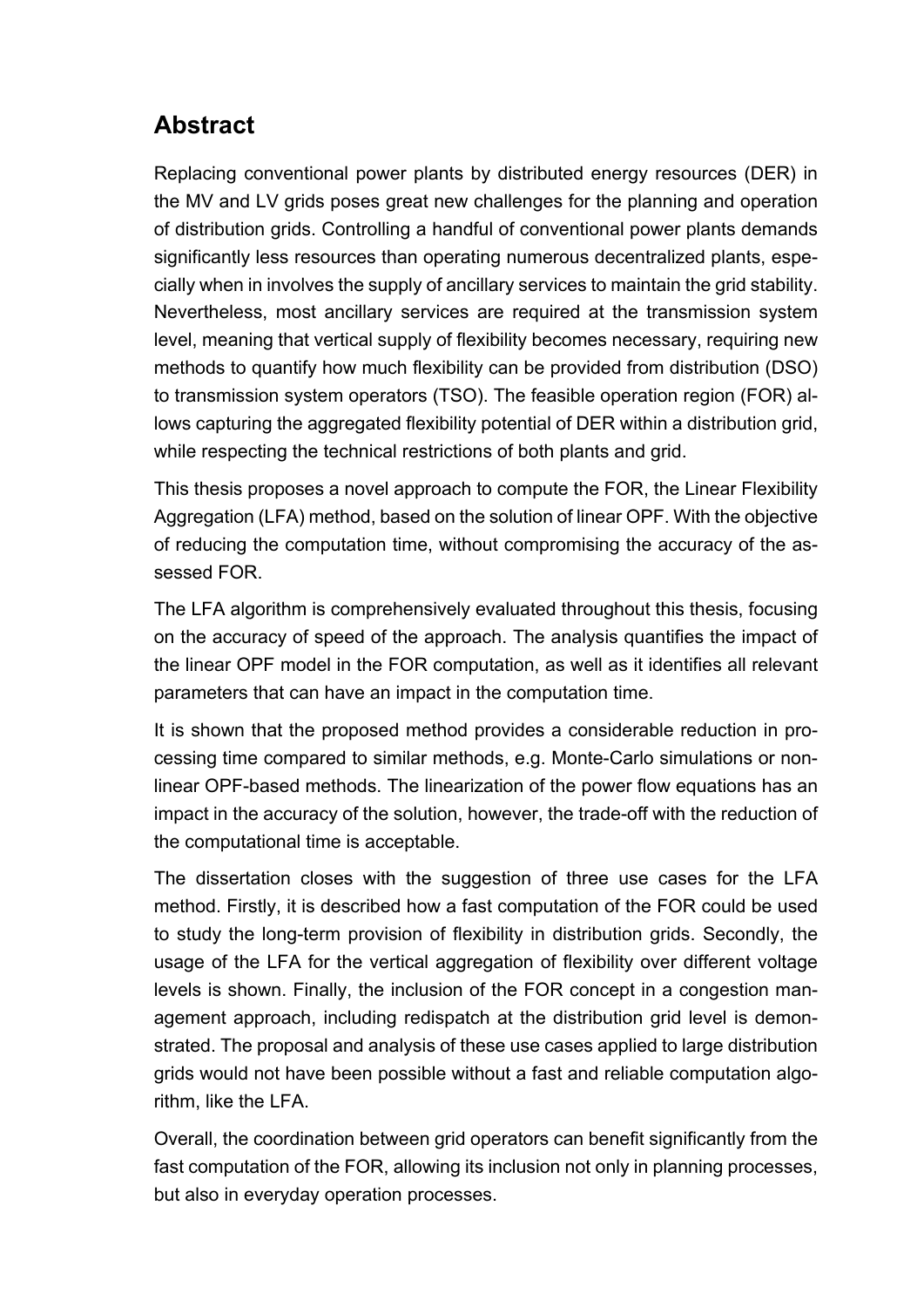### **Table of Contents**

| 1                |  |                                                                 |  |  |  |  |
|------------------|--|-----------------------------------------------------------------|--|--|--|--|
| 1.1              |  |                                                                 |  |  |  |  |
| 1.2              |  |                                                                 |  |  |  |  |
| 1.3              |  |                                                                 |  |  |  |  |
| 1.4              |  |                                                                 |  |  |  |  |
| $\overline{2}$   |  | Use of Flexibilities for the Provision of Ancillary Services in |  |  |  |  |
| 2.1              |  |                                                                 |  |  |  |  |
| 2.2              |  |                                                                 |  |  |  |  |
| 2.3              |  | Vertical Provision of Flexibility for Ancillary Services 13     |  |  |  |  |
| 2.4              |  |                                                                 |  |  |  |  |
| 2.4.1            |  |                                                                 |  |  |  |  |
| 2.4.2            |  |                                                                 |  |  |  |  |
| 2.4.3            |  |                                                                 |  |  |  |  |
| 3                |  | Feasible Operation Region of Active Distribution Networks 27    |  |  |  |  |
| 3.1              |  |                                                                 |  |  |  |  |
| 3.2              |  | Approaches to Compute the FOR of Distribution Grids30           |  |  |  |  |
| 3.2.1            |  |                                                                 |  |  |  |  |
| 3.2.2            |  |                                                                 |  |  |  |  |
| 3.2.3            |  |                                                                 |  |  |  |  |
| 3.2.4            |  |                                                                 |  |  |  |  |
| $\boldsymbol{4}$ |  | Fast Computation of FOR with Linear Optimization 48             |  |  |  |  |
| 4.1              |  |                                                                 |  |  |  |  |
| 4.2              |  |                                                                 |  |  |  |  |
| 4.2.1            |  |                                                                 |  |  |  |  |
| 4.2.2            |  |                                                                 |  |  |  |  |
| 4.2.3            |  | Adding FPU Flexibility into State Variables Vector53            |  |  |  |  |
| 4.2.4            |  |                                                                 |  |  |  |  |
| 4.2.5            |  |                                                                 |  |  |  |  |
| 4.2.6            |  |                                                                 |  |  |  |  |
| 4.2.7            |  |                                                                 |  |  |  |  |
| 4.2.8            |  |                                                                 |  |  |  |  |
| 4.2.9            |  |                                                                 |  |  |  |  |
|                  |  |                                                                 |  |  |  |  |
|                  |  |                                                                 |  |  |  |  |
| 4.3              |  |                                                                 |  |  |  |  |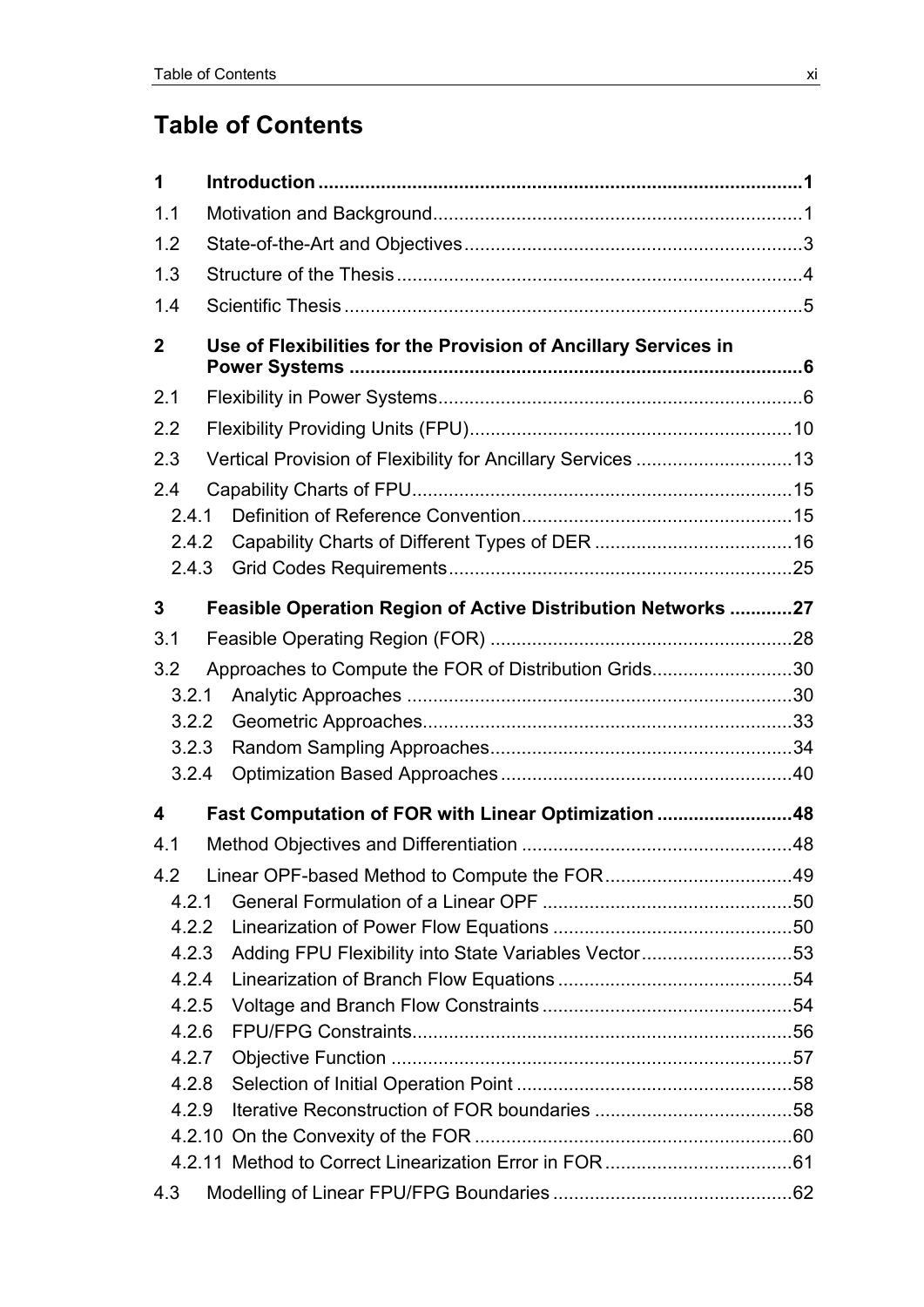| 4.4   |       | Impact of Topology Changes on FOR Computation 65                  |  |  |  |
|-------|-------|-------------------------------------------------------------------|--|--|--|
|       | 4.4.1 |                                                                   |  |  |  |
|       | 4.4.2 |                                                                   |  |  |  |
|       |       | 4.5 Coupling the Linear Aggregation Method with Time-Series  67   |  |  |  |
| 4.5.1 |       |                                                                   |  |  |  |
|       | 4.5.2 | Sequential FOR Computation Using Time-Series  70                  |  |  |  |
| 5     |       | Validation of Linear Flexibility Aggregation Method 72            |  |  |  |
| 5.1   |       |                                                                   |  |  |  |
| 5.1.1 |       |                                                                   |  |  |  |
| 5.1.2 |       |                                                                   |  |  |  |
| 5.1.3 |       |                                                                   |  |  |  |
| 5.2   |       |                                                                   |  |  |  |
| 5.3   |       |                                                                   |  |  |  |
| 5.4   |       | Analysis of the Convexity of the FOR Computation 80               |  |  |  |
| 5.5   |       | Impact of Grid Topology and Constraints in the FOR 83             |  |  |  |
| 5.6   |       |                                                                   |  |  |  |
| 5.7   |       |                                                                   |  |  |  |
| 6     |       | Use Cases for the Planning and Operation of Distribution Grids 94 |  |  |  |
| 6.1   |       |                                                                   |  |  |  |
| 6.1.1 |       |                                                                   |  |  |  |
|       | 6.1.2 |                                                                   |  |  |  |
|       |       |                                                                   |  |  |  |
| 6.2.1 |       |                                                                   |  |  |  |
| 6.2.2 |       | Impact of Voltage at the Interconnection Point 107                |  |  |  |
| 6.2.3 |       |                                                                   |  |  |  |
| 6.2.4 |       |                                                                   |  |  |  |
| 6.3   |       |                                                                   |  |  |  |
| 6.3.1 |       | Definition of redispatch OPF including FOR constraints 116        |  |  |  |
| 6.3.2 |       |                                                                   |  |  |  |
|       |       |                                                                   |  |  |  |
| 7     |       |                                                                   |  |  |  |
| 7.1   |       |                                                                   |  |  |  |
| 7.2   |       |                                                                   |  |  |  |
| 8     |       |                                                                   |  |  |  |
|       |       |                                                                   |  |  |  |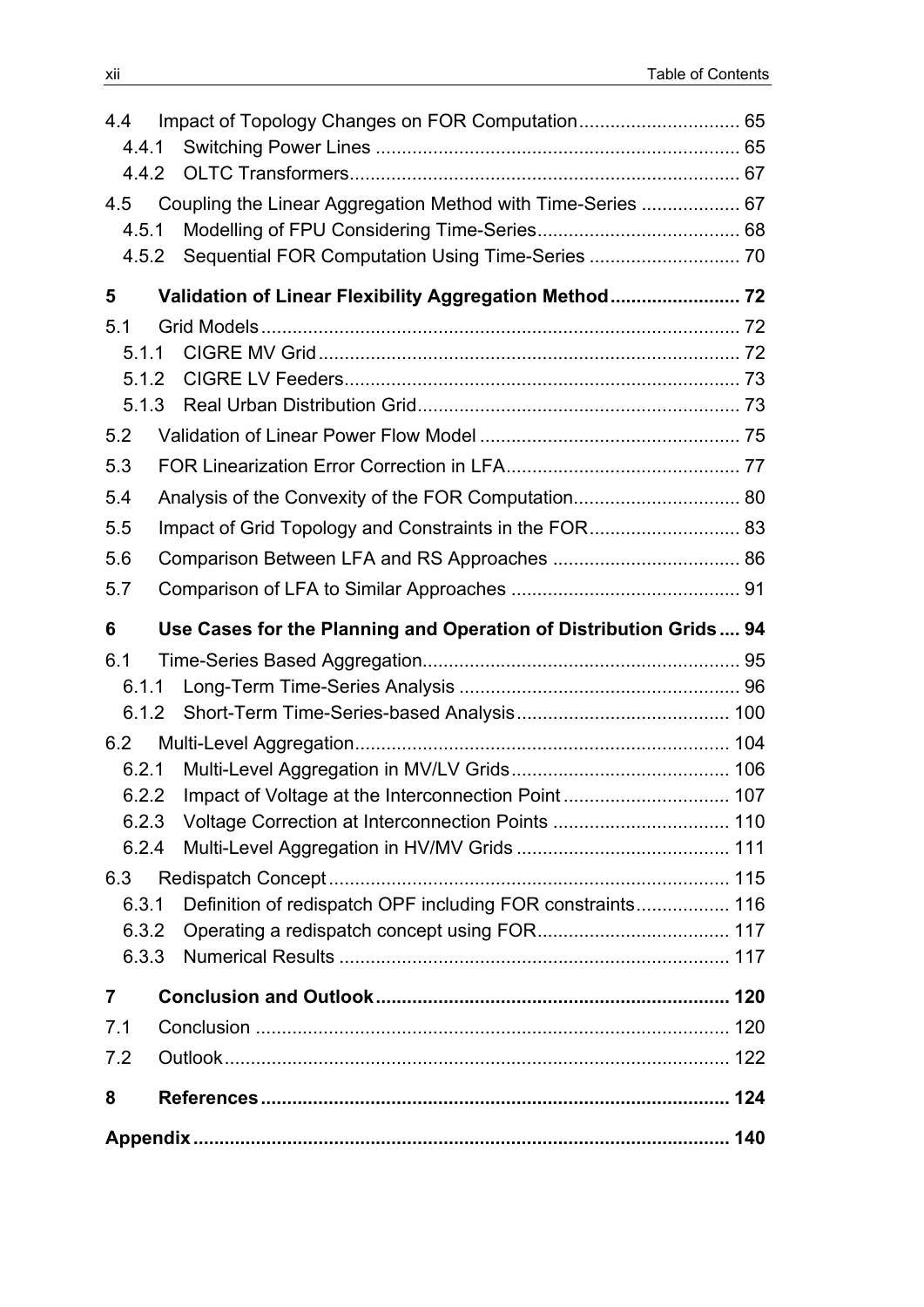#### **8 References**

- [1] J. Cohn, "When the Grid Was the Grid: The History of North America's Brief Coast-to-Coast Interconnected Machine," *Proceedings of the IEEE,* vol. 107, no. 1, pp. 232-243, Jan. 2019.
- [2] S. Howell, Y. Rezgui, J.-L. Hippolyte, B. Jayan and H. Li, "Towards the Next Generation of Smart Grids: Semantic and Holonic Multiagent Management of Distributed Energy Resources," *Renewable and Sustainable Energy Reviews,* vol. 77, pp. 193-214, 2017.
- [3] R. Hidalgo, C. Abbey and G. Joós, "A Review of Active Distribution Networks Enabling Technologies," in *IEEE PES General Meeting*, Providence, RI, USA, Jul. 2010.
- [4] D. A. Contreras and K. Rudion, "Improved Assessment of the Flexibility Range of Distribution Grids Using Linear Optimization," in *Power Systems Computing Conference (PSCC)*, Dublin, Ireland, 2018.
- [5] I. Ilic, A. Viskovic and M. Vrazic, "User P-Q Diagram as a Tool in Reactive Power," in *International Conference on the European Energy Market (EEM)*, Zagreb, Croatia, May 2011.
- [6] J. R. de Silva, Capability Charts of Power Systems, Canterbury, New Zealand: University of Canterbury, Mar. 1987.
- [7] D. Mayorga, J. Hachenberger, J. Hinker, F. Rewald, U. Häger, C. Rehtanz and J. Myrzik, "Determination of the Time-Dependant Flexibility of Active Distribution Networks to Control Their TSO-DSO Interconnection Power Flow," in *Power Systems Computing Conference (PSCC)*, Dublin, Ireland, 2018.
- [8] A. Losi, F. Rossi, M. Russo and P. Verde, "New Tool for Reactive Power Planning," *IEE Proceedings,* vol. 140, no. 4, pp. 256-262, Jul. 1993.
- [9] E. Chiodo, A. Losi, R. Mongelluzzo and F. Rossi, "Capability Charts for Electrical Power Systems," *IEEE Proceedings-c,* vol. 189, no. 1, pp. 71-75, Jan. 1992.
- [10] S. M. Abdelkader and D. Flynn, "Graphical Determination of Network Limits for Wind Power Integration," *IET Generation, Transmission & Distribution,*  vol. 3, no. 9, pp. 841-849, 2009.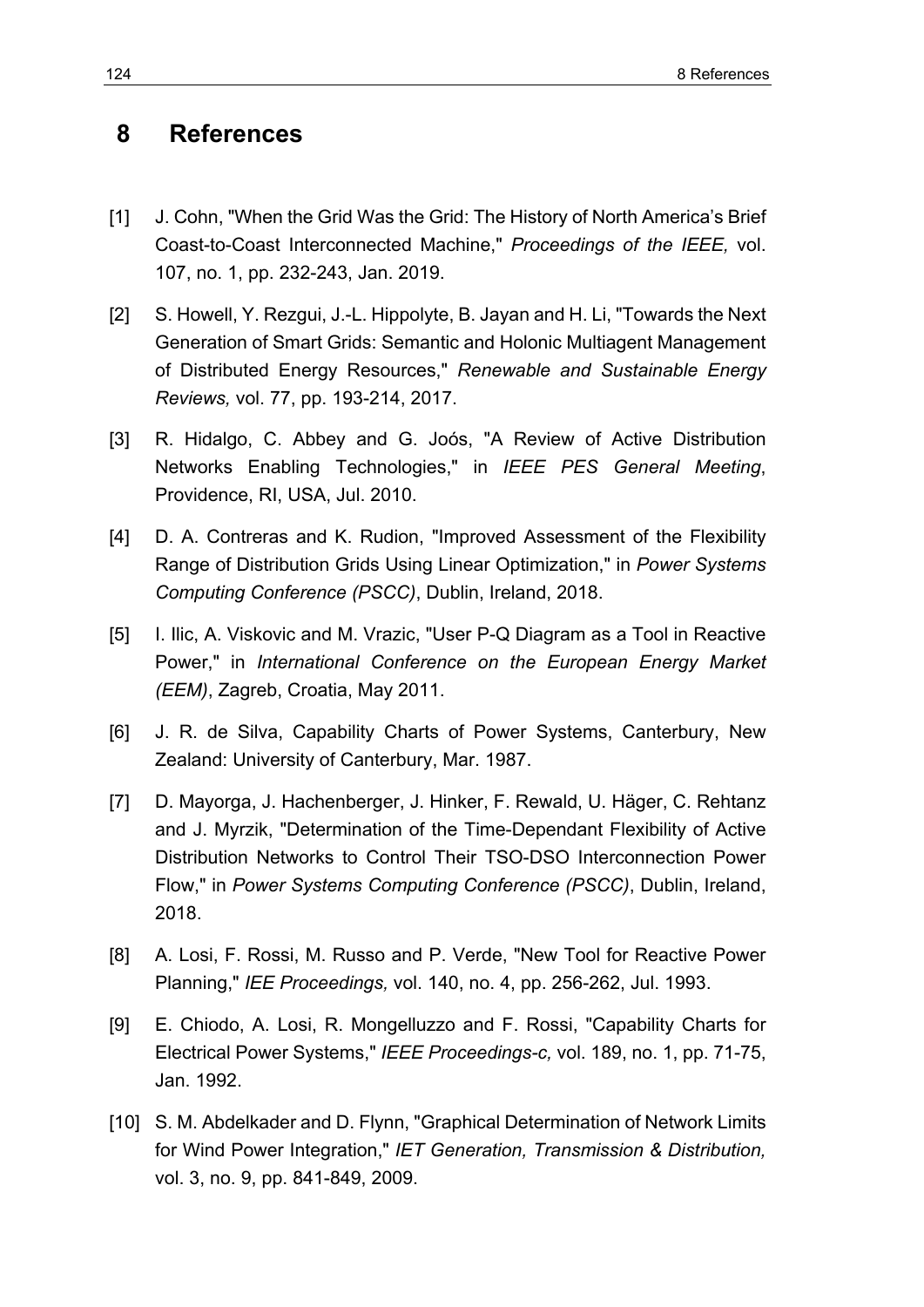- [11] P. Cuffe, P. Smith and A. Keane, "Capability Chart for Distributed Reactive Power Resources," *IEEE Transactions on Power Systems,* vol. 29, no. 1, pp. 15-22, Jan. 2014.
- [12] P. Goergens, F. Portratz, M. Gödde and A. Schnettler, "Determination of the Potential to Provide reactive Power from Distribution Grids to the Transmission Grid Using Optimal Power Flow," in *International Universities Power Engineering Conference (UPEC)*, Soke on Trent, UK, Sep. 2015.
- [13] A. V. Jayawardena, L. G. Meegahapola, D. A. Robinson and S. Perera, "Capability Chart: A New Tool for Grid-Tied Microgrid Operation," in *IEEE PES T&D Conference and Exposition*, Chicago, USA, Apr. 2014.
- [14] S. Riaz and P. Mancarella, "On Feasibility and Flexibility Operating Regions of Virtual Power Plants and TSO/DSO Interfaces," in *Powertech*, Milan, Italy, Jun. 2019.
- [15] EURELECTRIC, "Flexibility and Aggregation Requirements for their interaction in the market," January 2014.
- [16] I. Talavera, S. Stepanescu, F. Bennewitz, J. Hanson, R. Huber, F. Oechsle and H. Abele, "Vertical Reactive Power Flexibility based on Different Reactive Power Characteristics for Distributed Energy Resources," in *International ETG Congress*, Bonn, Germany, Nov. 2017.
- [17] A. Keane, E. Diskin, P. Cuffe, D. Brooks, T. Hearne and T. Fallon, "Reactive Power Support from Distributed Generation - Ireland's Demonstration Initiative," in *IEEE PES General Meeting*, San Diego, CA, USA, Jul. 2012.
- [18] P. Vermeyen and P. Lauwers, "Managing Reactive Power in MV Distribution Grids Containing Distributed Generation," in *CIRED*, Lyon, France, Jun. 2015.
- [19] M. Tomaszewski, S. Stankovic, I. Leisse and L. Söder, "Minimization of Reactive Power Exchange at the DSO/TSO Interface: Öland Case," in *ISGT Europe*, Bucharest, Romania, Sep. 2019.
- [20] P. Cuffe, P. Smith and A. Keane, "Characterisation of the Reactive Power Capability of Diverse Distributed Generators: Toward an Optimisation Approach," in *IEEE PES General Meeting*, San Diego, CA, USA, Jul. 2012.
- [21] M. Heleno, R. Soares, J. Sumaili, R. J. Bessa, L. Seca and M. A. Matos, "Estimation of the Flexibility Range in the Transmission-Distribution Boundary," in *PowerTech*, Eindhoven, Netherlands, 2015.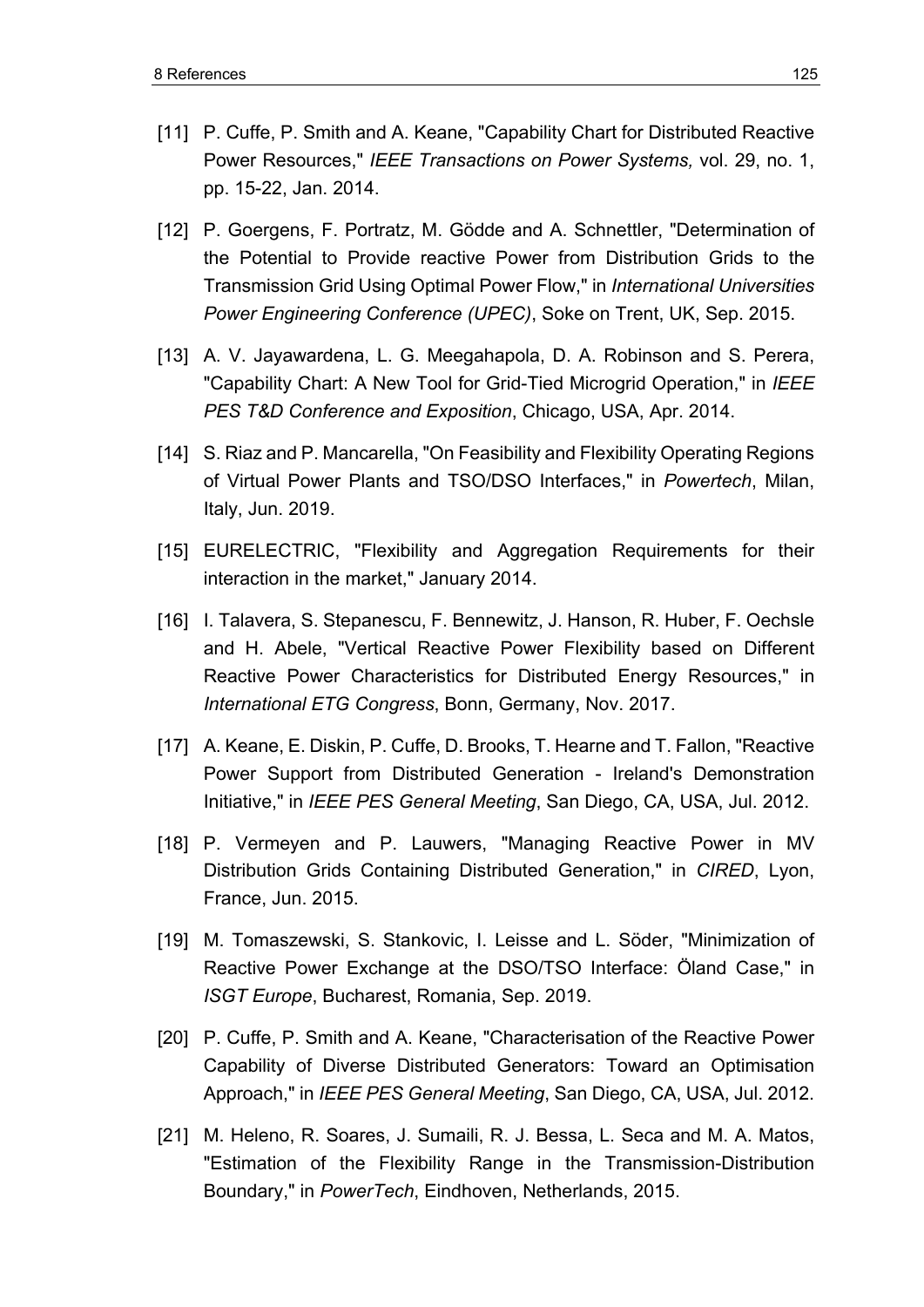- [22] J. Silva, J. Sumailli, R. Bessa, L. Seca, M. Matos, V. Miranda, M. Cajoulle, B. Goncer and M. Sebastian-Viana, "Estimating the Active and Reactive Power Flexibility Area at the TSO-DSO Interface," *IEEE Transactions on Power Systems,* vol. 33, no. 5, pp. 4741-4750, Sep. 2018.
- [23] J. Silva, J. Sumaili, R. J. Bessa, L. Seca, M. Matos and V. Miranda, "The challenges of estimating the impact of distributed energy resources flexibility on the TSO/DSO boundary node operating points," *Computers and Operations Research,* vol. 96, pp. 294-304, Aug. 2018.
- [24] N. Fonseca, J. Silva, A. Silva, J. Sumailli, L. Seca, R. Bessa, J. Pereira, M. Matos, P. Matos, A. Morais, M. Caujolle and M. Sebastian-Viana, "EvolvDSO Grid Management Tools to Support TSO-DSO Cooperation," in *CIRED*, Helsinki, Finland, 2016.
- [25] M. Braun, PhD Thesis: Provision of Ancillary Services by Distributed Generators, Kassel, Germany: University of Kassel, 2008.
- [26] E. Lannoye, D. Flynn and M. O'Malley, "Evaluation of Power System Flexibility," *IEEE Transactions on Power Systems,* vol. 27, no. 2, pp. 922- 931, May 2012.
- [27] R. Bärenfänger, E. Drayer, D. Daniluk, B. Otto, E. Vanet, R. Caire, T. Shamsi Abbas and B. Lisanti, "Classifying Flexibility Types in Smart Electric Distribution Grids," in *CIRED Workshop*, Helsinki, Finland, 2016.
- [28] J. Zhao, T. Zheng and E. Litvinov, "A Unified Framework for Defining and Measuring Flexibility in Power System," *IEEE Transactions on Power Systems,* vol. 31, no. 1, pp. 339-347, Jan. 2016.
- [29] A. Ulbig and G. Andersson, "Analyzing Operational Flexibility of Electric Power Systems," *International Journal of Electrical Power & Energy Systems,* vol. 72, pp. 155-164, Nov. 2015.
- [30] H. Nosair and F. Bouffard, "Flexibility Envelopes for Power System Operational Planning," *IEEE Transactions on Sustainable Energy,* vol. 6, no. 3, pp. 800-809, Jul. 2015.
- [31] North American Electric Reliability Corporation (NERC), "Flexibility Requirements and Potential Metrics for Variable Generation: Implications for System Planning Studies," NERC, Princeton, NJ, USA, Aug. 2010.
- [32] K. Heussen, S. Koch, A. Ulbig and G. Andersson, "Energy Storage in Power System Operation: The Power Nodes Modeling Framework," in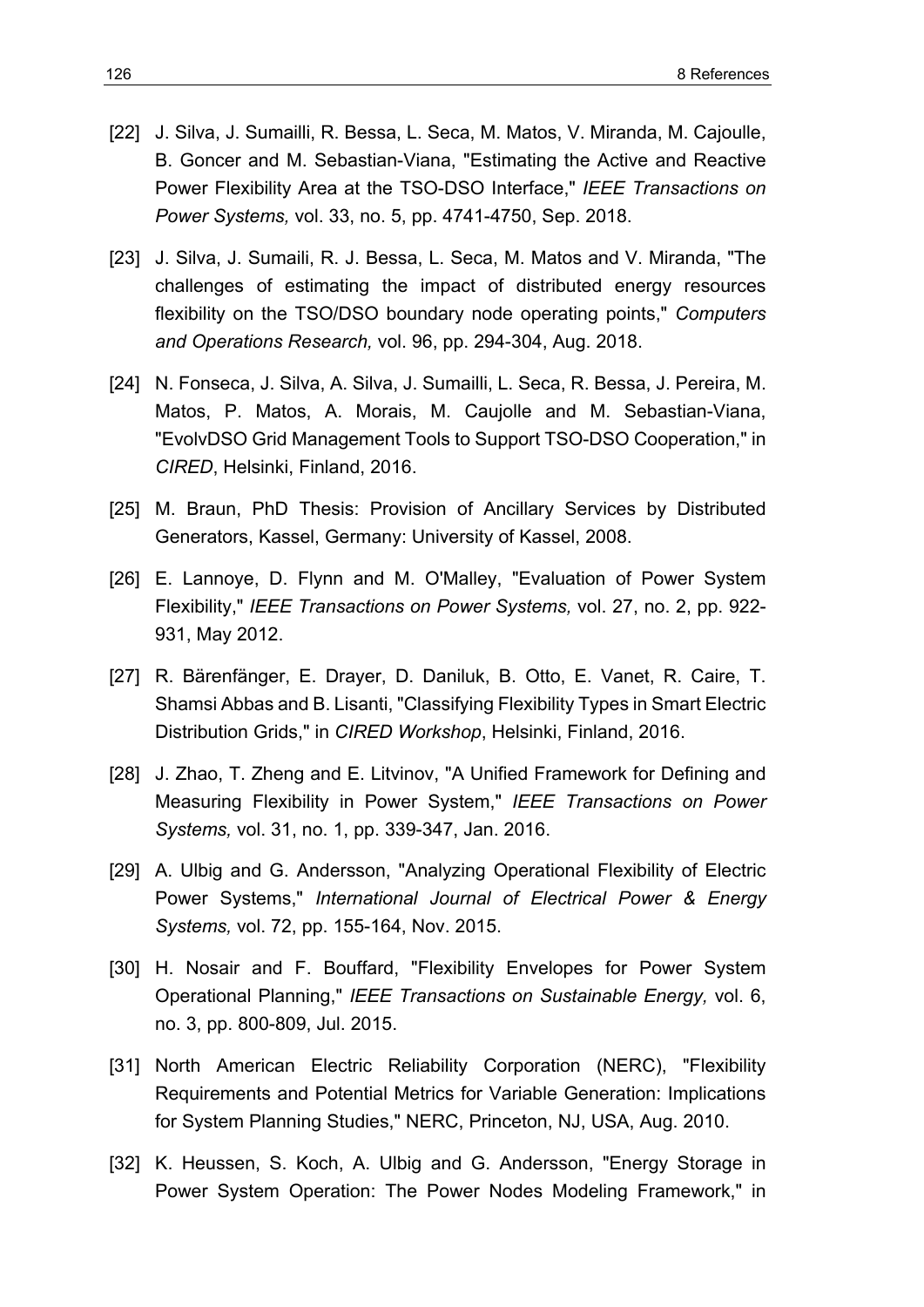*IEEE PES Innovative Smart Grid Technologies Conference Europe (ISGT Europe)*, Gothenberg, Sweden, Oct. 2010.

- [33] T. Kornrumpf and M. Zdrallek, "Analyzing Flexibility Options with Cross-Sectoral Requirements on Distribution Level," in *IEEE PES General Meeting*, Portland, OR, USA, Aug. 2018.
- [34] A. A. Jahromi and F. Bouffard, "On the Loadability Sets of Power Systems - Part I: Characterization," *IEEE Transactions on Power Systems,* vol. 32, no. 1, pp. 137-145, Jan Jan. 2017.
- [35] J. Su and H.-D. Chiang, "Toward Characterization of the Feasible Region of Loadability of Power Systems," in *IEEE PES General Meeting*, Atlanta, GA, USA, Aug. 2019.
- [36] M. Bucher, S. Chatzivasileiadis and G. Andersson, "Managing Flexibility in Multi-Area Power Systems," *IEEE Transactions on Power Systems,* vol. 31, no. 2, pp. 1218-1226, Mar. 2016.
- [37] M. A. Bucher, S. Delikaraoglou, K. Heussen, P. Pinson and G. Andersson, "On Quantification of Flexibility in Power Systems," in *IEEE PowerTech*, Eindhoven, Netherlands, 2015.
- [38] A. Kalantari, J. F. Restrepo and F. D. Galiana, "Security-Constrained Unit Commitment With Uncertain Wind Generation: The Loadability Set Approach," *IEEE Transactions on Power Systems,* vol. 28, no. 2, pp. 1787- 1796, May 2013.
- [39] G. Petretto, M. Cantú, G. Gigliucci, F. Pilo, G. Pisano, N. Natale, G. G. Soma, M. Coppo and R. Turri, "Representative Distribution Network Models for Assessing the Role of Active Distribution Systems in Bulk Ancillary Services Markets," in *Power Systems Computation Conference (PSCC)*, Genoa, Italy, Aug. 2016.
- [40] D. Contreras and K. Rudion, "CALLIA Deliverable Task 1.1 Part B: Simulations on Use Cases for the Usage of Flexibilities in Distribution Grids," Jul. 2018. [Online]. Available: https://callia.info/wpcontent/uploads/2018/09/20180628\_D1\_1b\_v2.pdf. [Accessed 27 02 2020].
- [41] D. Contreras, O. Laribi, M. Banka and K. Rudion, "Assessing the Flexibility Provision of Microgrids in MV Distribution Grids," in *CIRED Workshop*, Ljubljana, 2018.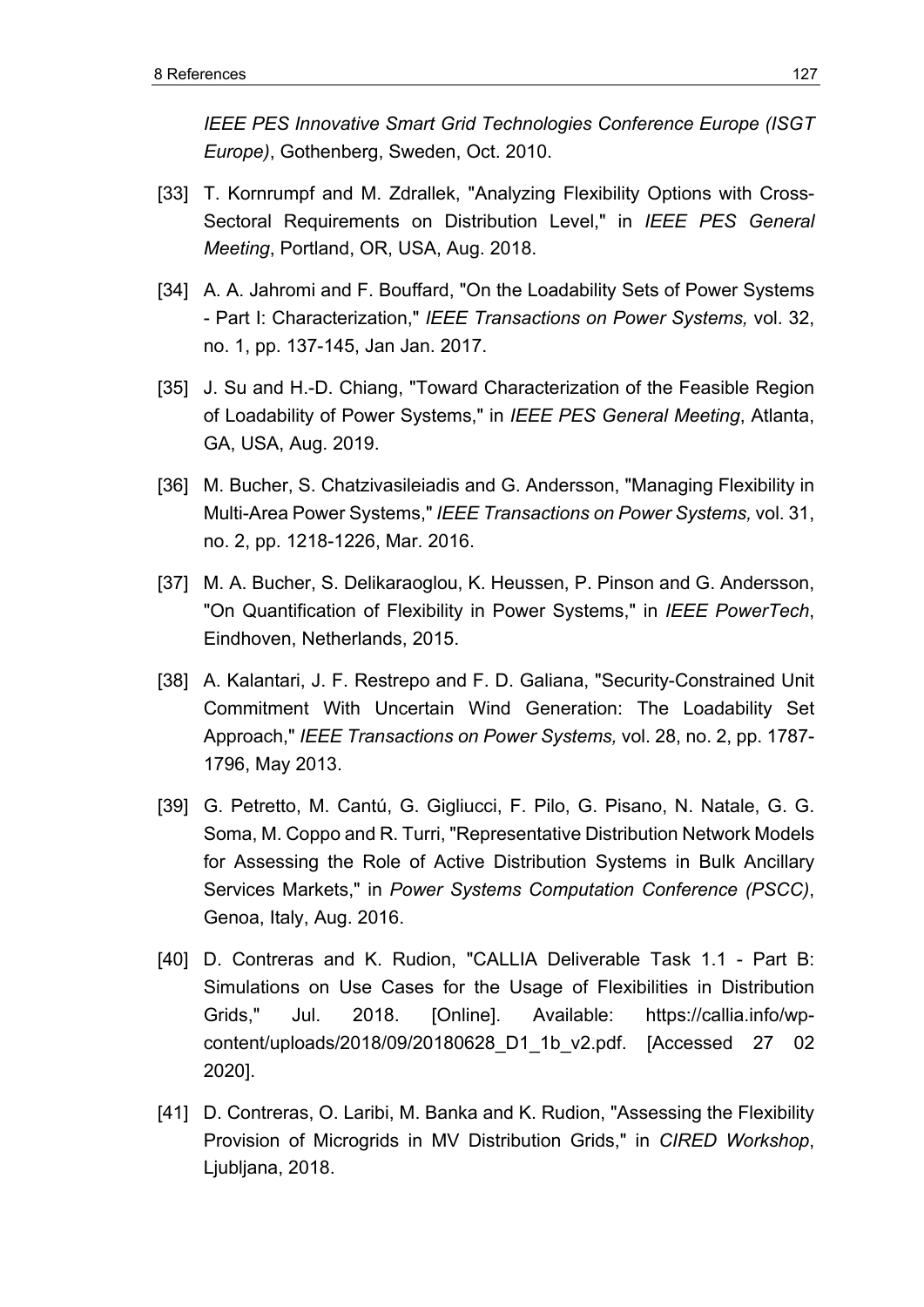- [42] B. M. Buchholz and Z. Styczynski, Smart Grids Fundamentals and Technologies in Electricity Networks, Heidelberg, Germany: Springer, 2014.
- [43] D. Bernet, L. Stefanski and M. Hiller, "A Hybrid Medium Voltage Multilevel Converter with Parallel Voltage-Source Active Filter," in *10th International Conference on Power Electronics - ECCE Asia*, Busan, Korea, May 2019.
- [44] D. Pudjianto, C. Ramsay and G. Strbac, "Virtual Power Plant and System Integration of Distributed Energy Resources," *IET Renewable Power Generation,* vol. 1, no. 1, pp. 10-16, 2007.
- [45] VDE, "VDE-AR-N 4105 Power Generating Plants in the Low Voltage Network," VDE, Berlin, Germany, 2019.
- [46] VDE, "VDE-AR-N 4110 Technical Connection Rules for Medium-Voltage," VDE, Berlin, Germany, 2019.
- [47] International Energy Agency (IEA), "Do It Locally: Local Voltage Support by Distributed Generation – A Management Summary," IEA, Germany, Jan. 2017.
- [48] M. Stötzer, P. Gronstedt, Z. Styczynski, B. M. Buchholz, W. Glaunsinger and K. V. Suslov, "Demand Side Integration - A Potential Analysis for the German Power System," in *IEEE PES General Meeting*, San Diego, CA, USA, Jul. 2012.
- [49] R. D'hulst, W. Labeeuw, B. Beusen, S. Claessens, G. Deconinck and K. Vanthournout, "Demand Response Flexibility and Flexibility Potential of Residential Smart Appliances: Experiences from Large Pilot Test in Belgium," *Applied Energy,* vol. 155, pp. 79-90, 2015.
- [50] SmartNet, "D1.1 Ancillary Service Provision by RES and DSM Connected at Distribution Level in the Future Power System," Dec. 2012.
- [51] dena, "Ancillary Services Study 2030," Berlin, Germany, Jul. 2014.
- [52] H. Gerard, E. Rivero and D. Six, "Coordination Between Transmission and Distribution System Operators in the Electricity Sector – A Conceptual Framework," *Utilities Policy,* vol. 50, pp. 40-48, 2019.
- [53] E. Rivero, D. Six, A. Ramos and M. Maenhoudt, "Deliverable 1.3 Preliminary assessment of the future roles of DSOs, future market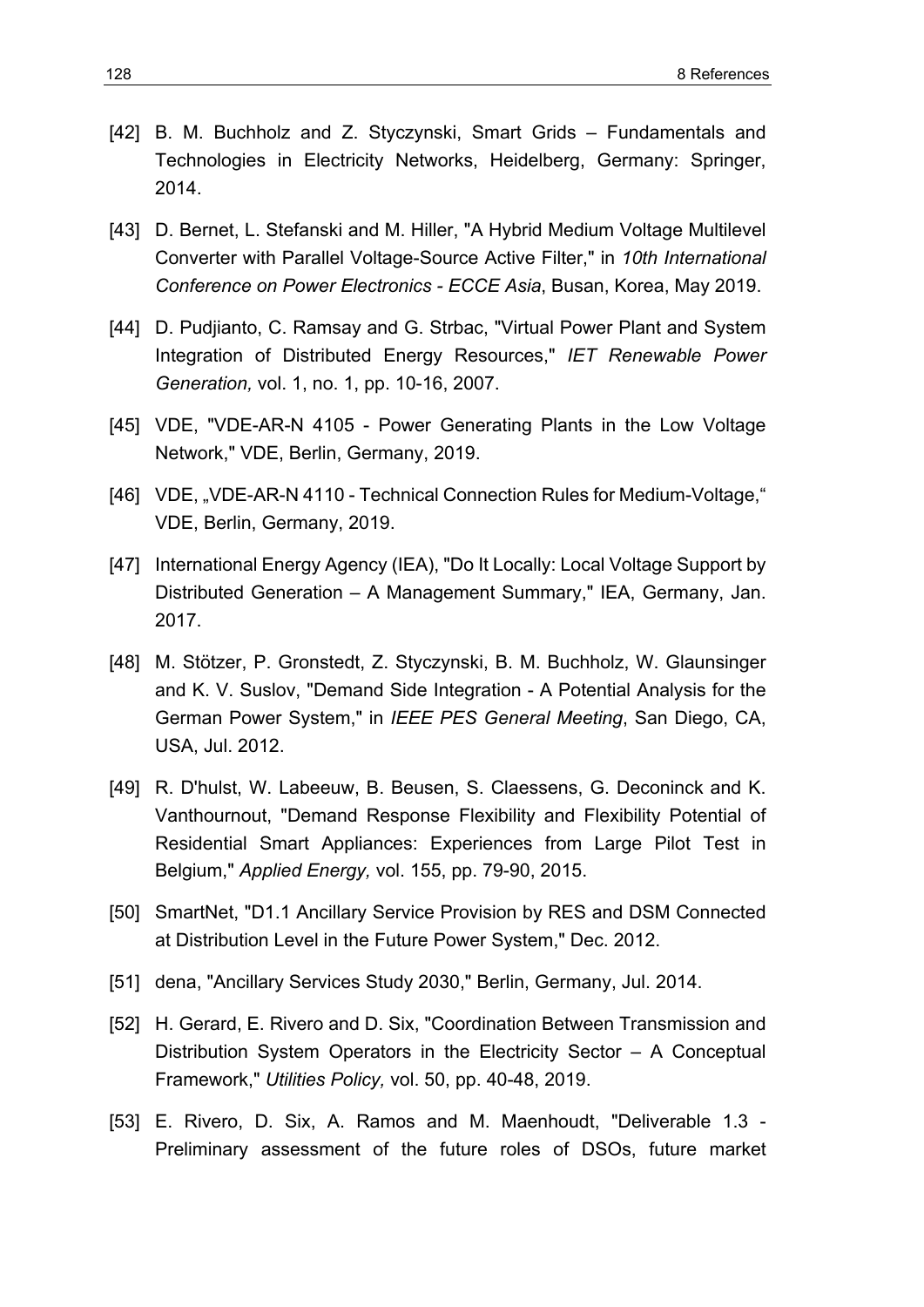architectures and regulatory frameworks for network integration of DRES," 2014. [Online]. Available: http://www.evolvdso.eu.

- [54] C. Zhang, Y. Ding, N. C. Nordentoft, P. Pinson and J. Østergaard, "FLECH: A Danish Market Solution for DSO Congestion Management Through DER Flexibility Services," *Journal of Modern Power Systems and Clean Energy,*  vol. 2, no. 2, pp. 126-133, 2014.
- [55] R. Schwerdfeger, PhD Thesis: Vertikaler Netzbetrieb Ein Ansatz zur Koordinierung von Netzbetriebinstanzen verschiedener Netzebenen, Ilmenau, Germany: Universitätsverlag Ilmenau, 2017.
- [56] D. Westermann, M. Wolter, P. Komarnicki, S. Schlegel, R. Schwerdfeger, A. Richter and B. Arendarski, "Control Strategies for a Fully RES Based Power System," in *International ETG Congress 2017*, Bonn, Germany, Nov. 2017.
- [57] O. Pohl, F. Rewald, S. Dalhues, P. Jörke, C. Rehtanz, C. Wietfeld, A. Kubis, R. Kentchim and D. Kirsten, "Advancements in Distributed Power Flow Control," in *2018 53rd International Universities Power Engineering Conference (UPEC)*, Glasgow, UK, Sep. 2018.
- [58] A. Hermann, PhD Thesis: Market-Based Methods For The Coordinated Use Of Distributed Energy Resources - TSO-DSO Coordination in Liberalized Power Systems, Kongens Lyngby, Denmark: Technical University of Denmark, 2019.
- [59] E. Diskin, P. Cuffe and A. Keane, "Distribution System Reactive Power Management Under Defined Power Transfer Standards," in *IEEE PES General Meeting*, Vancouver, BC, Canada, Jul. 2013.
- [60] J. R. de Silva, C. P. Arnold and J. Arrillaga, "Capability Chart for an HVDC Link," *IEE PRoceedings,* vol. 134C, no. 3, pp. 181-186, May 1987.
- [61] N. E. Nilsson and J. Mercurio, "Synchronous Generator Capability Curve Testing and Evaluation," *IEEE Transactions on Power Delivery,* vol. 9, no. 1, pp. 414-424, Jan. 1994.
- [62] A. Losi, M. Russo, P. Verde and D. Menniti, "Capability Chart for Generatortransformer Units," in *MELECON*, Bari, Italy, Aug. 1996.
- [63] G. Gargiulo, V. Mangoni and M. Russo, "Capability Charts for Combined Cycle Power Plants," *IEE Proceedings Generation Transmission Distribution,* vol. 149, no. 4, pp. 407-415, Jul 2002.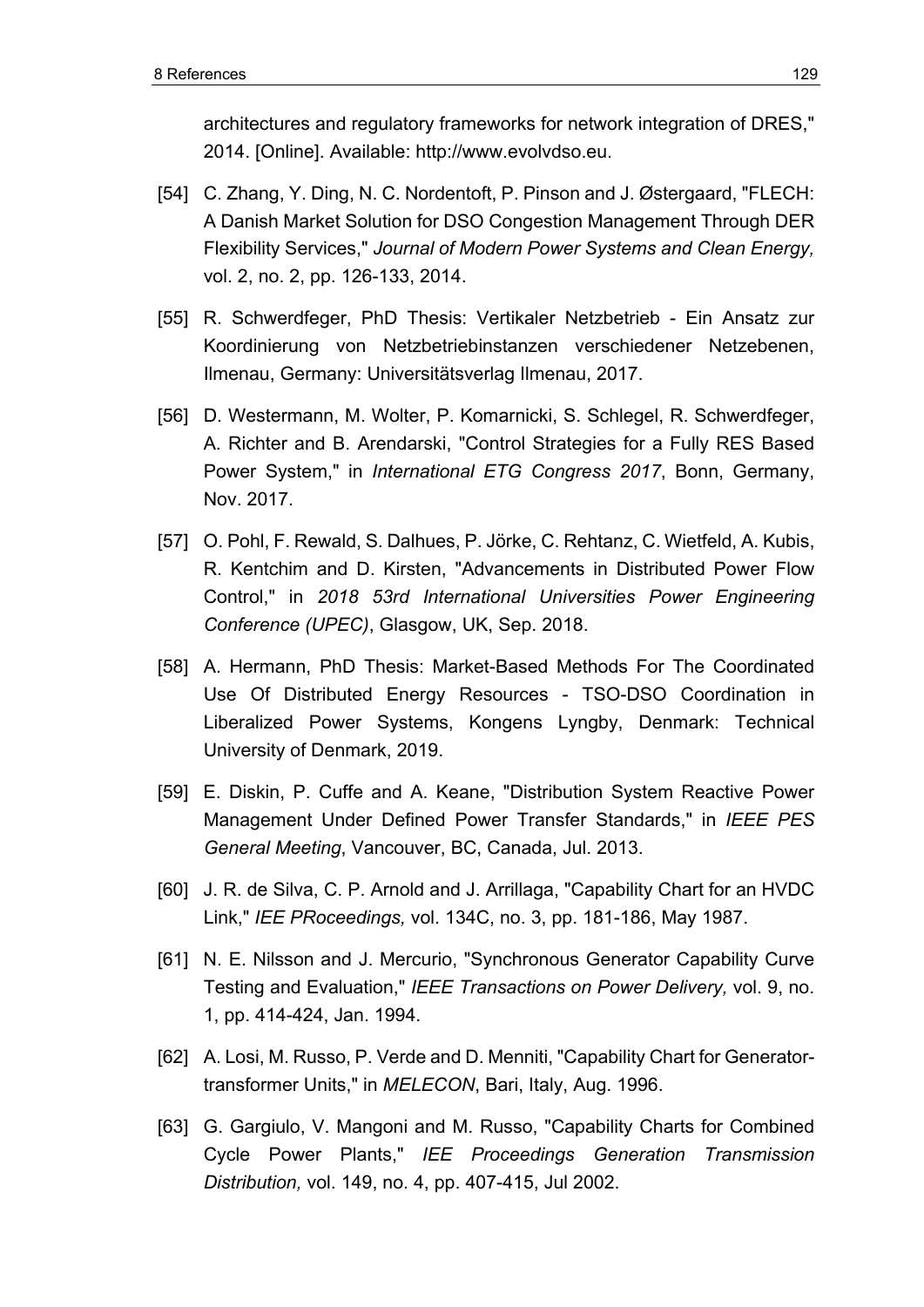- [64] A. M. Noman, A. A. Al-Shamma'a, K. E. Addoweesh, A. A. Alabduljabbar and A. I. Alolah, "Simulation and Comparison of Three Phase CHB MLI and Three Phase Cascaded Voltage Source MLI Topologies for Grid Connected PV Applications," in *IECON 2017*, Beijing, China, Nov. 2017.
- [65] G. Ertasgin, D. Whaley, N. Ertugrul and W. L. Soong, "A Current-Source Grid-Connected Converter Topology for Photovoltaic Systems," in *AUPEC 2006*, Melbourne, Australia, Dec. 2006.
- [66] E. Enrique, "Use of Capability Curves for the Analysis of Reactive Power Compensation in Solar Farms," in *I&CPS 2017*, Niagara Fallas, ON, Canada, May 2017.
- [67] R. Albarracín and M. Alonso, "Photovoltaic Reactive Power Limits," in *International Conference on Environment and Electrical Engineering*, Wroclaw, Poland, May 2013.
- [68] A. Cabrera-Tobar, E. Bullich-Massagué, M. Aragües-Peñalba and O. Gomis-Bellmunt, "Reactive Power Capability Analysis of a Photovoltaic Generator for Large Scale Power Plants," in *IET RPG 2016*, London, UK, Sep. 2016.
- [69] F. Delfino, R. Procopio, M. Rossi and G. Ronda, "Integration of Large-Size Photovoltaic Systems into the Distribution Grids: a P–Q Chart Approach to Assess Reactive Support Capability," *IET Renewable Power Generation,*  vol. 4, no. 4, pp. 329-340, 2010.
- [70] A. Ellis, R. Nelson, E. Von Engeln, R. Walling, J. MacDowell, L. Casey, E. Seymour, W. Peter, C. Barker, B. Kirby and J. R. Williams, "Reactive Power Performance Requirements for Wind and Solar Plants," in *IEEE PES General Meeting*, San Diego, USA, 2012.
- [71] M. Ivas, A. Marušić, J. G. Havelka and I. Kuzle, "P-Q Capability Chart Analysis of Multi-inverter Photovoltaic Power Plant," *Electrical Power and Energy Systems,* vol. 116, 2020.
- [72] T. Ackermann, Wind Power in Power Systems, Stockholm, Sweden: John Wiley & Sons, Ltd., 2005.
- [73] IEC, *IEC 61400-27-1 Electrical Simulation Models Wind Turbines,* Geneva, Switzerland: IEC, 2015.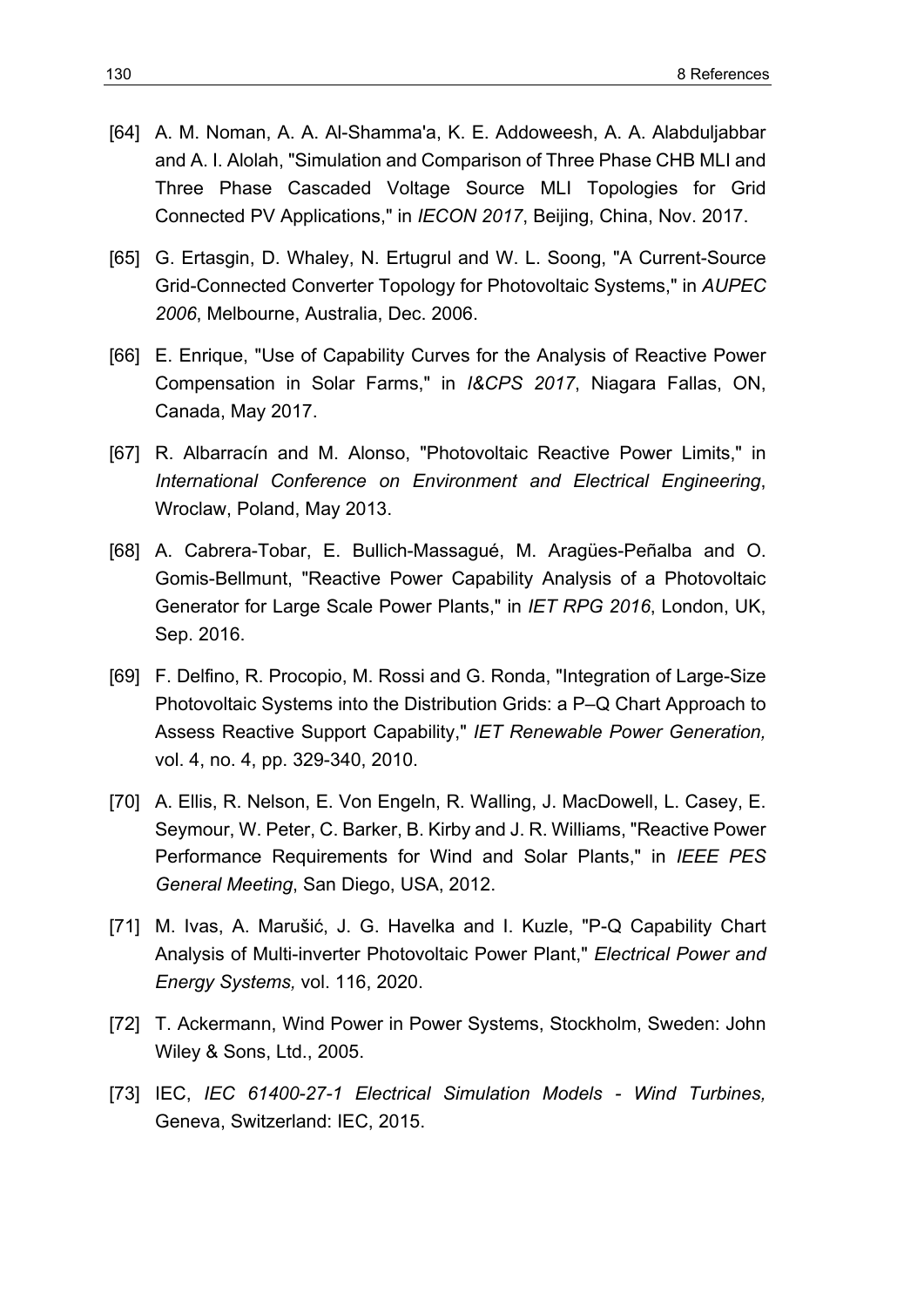- [74] M. E. Montilla-DJesus, S. Arnaltes, E. D. Castronuovo and D. Santos-Martin, "Optimal Power Transmission of Offshore Wind Power Using a VSC-HVDC Interconnection," *Energies,* vol. 10, no. 1046, pp. 1-16, 2017.
- [75] A. P. Tennakoon, J. B. Ekanayake, A. Atputharajah and S. G. Abeyratne, "Capability Chart of a Doubly Fed Induction Generation Based on its Ratings and Stability Margin," in *International Universities Power Engineering Conference (UPEC)*, Cardiff, UK, Sep. 2010.
- [76] J. Tian, C. Su and Z. Chen, "Reactive Power Capability of the Wind Turbine with Doubly Fed Induction Generator," in *IECON 2013*, Vienna, Austria, Nov. 2013.
- [77] T. Lund, P. Sørensen and J. Eek, "Reactive Power Capability of a Wind Turbine with Doubly Fed Induction Generator," *Wind Energy,* vol. 10, pp. 379-394, 2007.
- [78] M. El Achkar, R. Mbayed, G. Salloum, S. Le Ballois and E. Monmasson, "Generic Study of the Power Capability of a Cascaded Doubly Fed Induction Machine," *Electrical Power and Energy Systems,* vol. 86, pp. 61- 70, 2017.
- [79] L. Meegahapola, T. Littler and S. Perera, "Capability Curve Based Enhanced Reactive Power Control Strategy for Stability Enhancement and Network Voltage Management," *Electrical Power and Energy Systems,* vol. 52, pp. 96-106, 2013.
- [80] I. Erlich, M. Wilch and C. Feltes, "Reactive Power Generation by DFIG Based Wind Farms with AC Grid Connection," in *IEEE Powertech*, Lausanne, Switzerland, 2008.
- [81] J. A. Martin and I. A. Hiskens, "Reactive Power Limitation due to Wind-Farm Collector Networks," in *IEEE Powertech*, Eindhoven, Netherlands, Jul. 2015.
- [82] M. Sarkar, M. Altin, P. E. Sørensen and A. D. Hansen, "Reactive Power Capability Model of Wind Power Plant Using Aggregated Wind Power Collection System," *Energies,* vol. 12, no. 1607, pp. 1-19, 2019.
- [83] N. R. Ullah, K. Bhattacharya and T. Thiringer, "Wind Farms as Reactive Power Ancillary Service Providers—Technical and Economic Issues," *IEEE Transactions on Energy Conversion,* vol. 24, no. 3, pp. 661-672, Sep. 2009.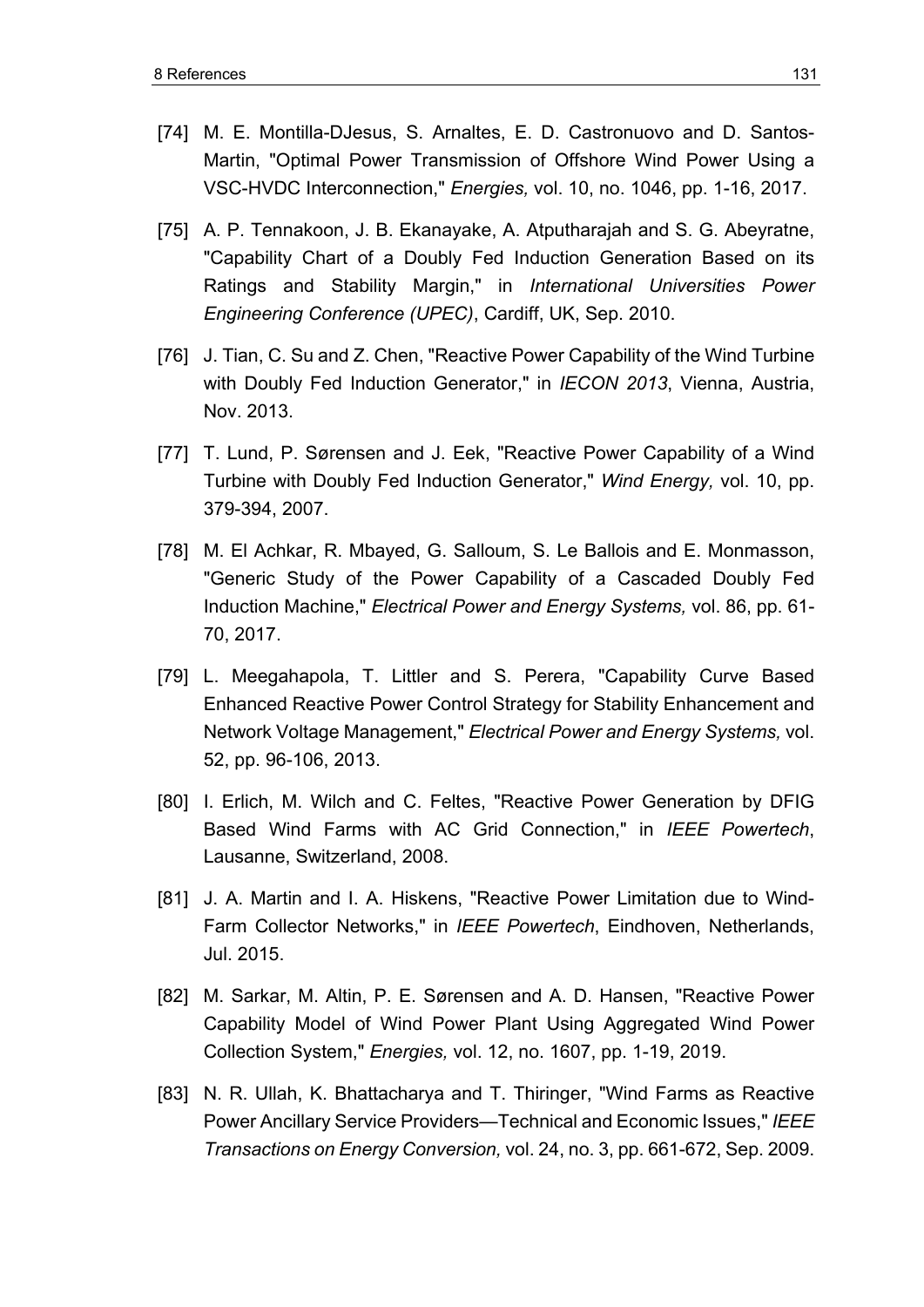- [84] A. Ríos, S. Arnaltes and J. L. Rodríguez-Amenedo, "Reactive Capability Limits of Wind Farms," *Int. J. Energy Technology and Policy,* vol. 3, no. 3, pp. 213-222, 2005.
- [85] E. Enrique, "Generation Capability Curves for Wind Farms," in *SusTech 2014*, Portland, OR, USA, Jul. 2014.
- [86] M. H. Hassam, D. Helmi, M. Elshahed and H. Abd-Elkhalek, "Improving the Capability Curves of a Grid-Connected Wind Farm: Gabel El-Zeit, Egypt," in *MEPCON 2017*, Menoufia, Egypt, Dec. 2017.
- [87] S. Mondal and D. Kastha, "Maximum Active and Reactive Power Capability of a Matrix Converter-Fed DFIG-Based Wind Energy Conversion System," *IEEE Journal of Emerging and Selected Topics in Power Electronics,* vol. 5, no. 3, pp. 1322-1333, 2017.
- [88] P. Cuffe, P. Smith and A. Keane, "Transmission System Impact of Wind Energy Harvesting Networks," *IEEE Transactions on Sustainable Energy,*  vol. 3, no. 4, pp. 643-651, Oct. 2012.
- [89] S. Engelhardt, I. Erlich, C. Feltes, J. Kretschmann and F. Shewarega, "Reactive Power Capability of Wind Turbines Based on Doubly Fed Induction Generators," *IEEE Transactions on Energy Conversion,* vol. 26, no. 1, pp. 364-372, Mar. 2011.
- [90] N. Dinic, B. Fox, D. Flynn, L. Xu and A. Kennedy, "Increasing Wind Farm Capacity," *IEE Proc.-Gener. Transm. Distrib.,* vol. 153, no. 4, pp. 493-498, 2006.
- [91] M. Džamarija, M. Bakhtvar and A. Keane, "Operational Characteristics of Non-firm Wind Generation in Distribution Networks," in *IEEE PES General Meeting*, San Diego, CA, USA, Jul. 2012.
- [92] O. Krishan and S. Suhag, "An Updated Review of Energy Storage Systems: Classification and Applications in Distributed Generation Power Systems Incorporating Renewable Energy Resources," *International Journal of Energy Research,* vol. 43, pp. 6171-6210, 2019.
- [93] D. O. Akinyele and R. K. Rayudu, "Review of Energy Storage Technologies for Sustainable Power Networks," *Sustainable Energy Technologies and Assessments,* vol. 8, pp. 74-91, 2014.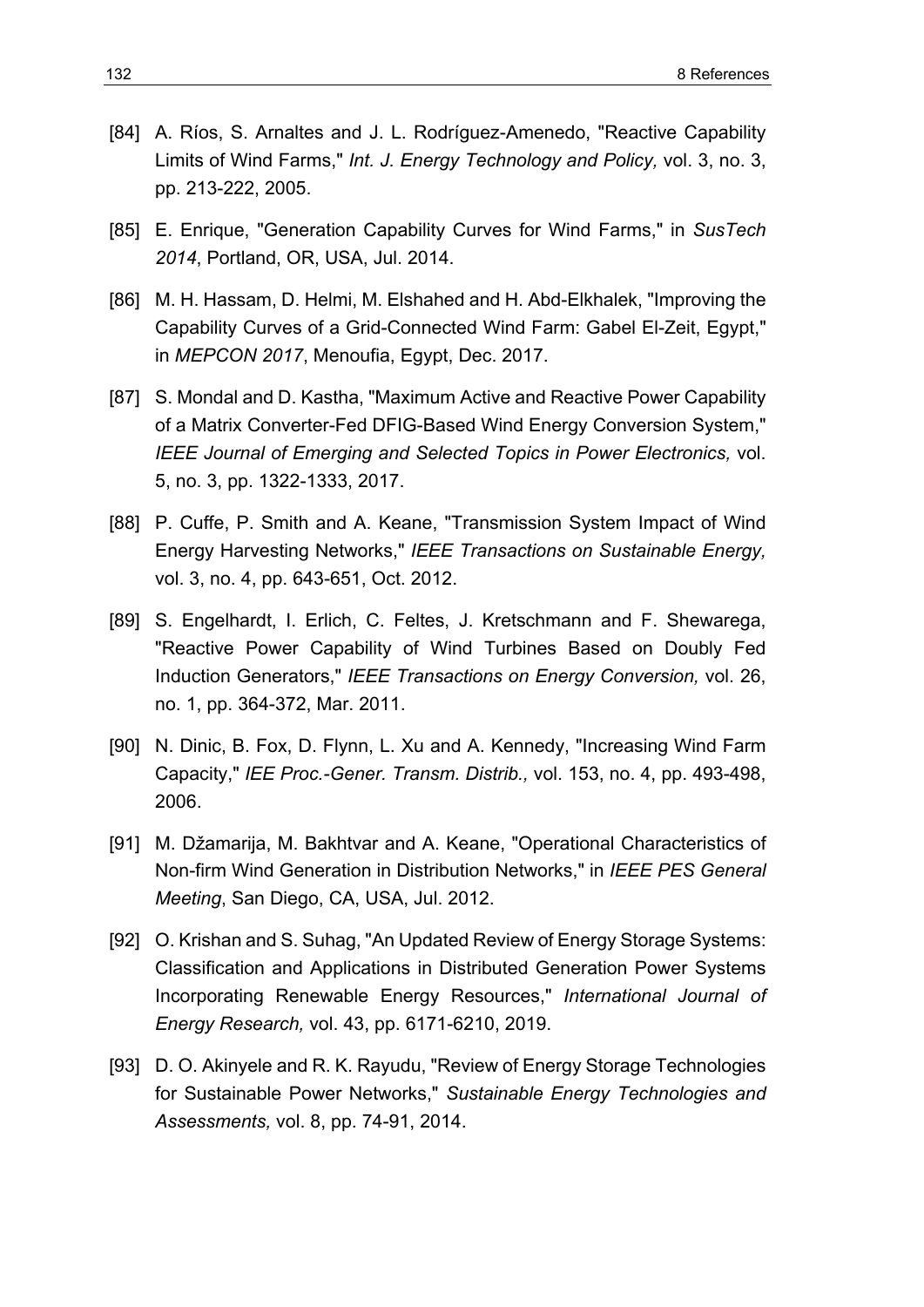- [94] L. Chang, W. Zhang, S. Xu and K. Spence, "Review on Distributed Energy Storage Systems for Utility Applications," *CPSS Transactions on Power Electronics and Applications,* vol. 2, no. 4, pp. 267-276, Dec. 2017.
- [95] N. W. Miller, R. S. Zrebiec, R. W. Delmerico and G. Hunt, "Design and Commissioning of a 5MVA, 2.5 MWH Battery Energy Storage System," in *IEEE T&D Conference and Exposition*, Los Angeles, CA, USA, Sep. 1996.
- [96] A. Gabash and P. Li, "Evaluation of Reactive Power Capability by Optimal Control of Wind-Vanadium Redox Battery Stations in Electricity Market," in *International Conference on Renewable Energies and Power Quality (ICREPQ)*, Las Palmas de Gran Canaria, Spain, Apr. 2011.
- [97] S. Kundu, K. Kalsi and S. Backhaus, "Approximating Flexibility in Distributed Energy Resources: A Geometric Approach," in *Power Systems Computing Conference (PSCC)*, Dublin, Ireland, Jun. 2018.
- [98] G. K. Irungu, A. O. Akumu and D. K. Murage, "Modeling Industrial Load Due to Severe Voltage Surges and Sags: 'A Case Study of Magadi Soda Company'," in *AFRICON*, Windhoek, South Africa, 2007.
- [99] C. Sourkounis and P. Tourou, "Grid Code Requirements for Wind Power Integration in Europe," in *Power Options for the Eastern Mediterranean Region (POEM)*, Limassol, Cyprus, Nov. 2012.
- [100] N. I. Sarkar, L. G. Meegahapola and M. Datta, "Reactive Power Management in Renewable Rich Power Grids: A Review of Grid-Codes, Renewable Generators, Support Devices, Control Strategies and Optimization Algorithms," *IEEE Access,* vol. 6, pp. 41458-41489, May 2018.
- [101] A. Ellis, R. Nelson, E. Von Engeln, R. Walling, J. MacDowell, L. Casey, E. Seymour, W. Peter, C. Barker, B. Kirby and J. R. Williams, "Review of Existing Reactive Power Requirements for Variable Generation," in *IEEE PES General Meeting*, San Diego, CA, USA, Jul. 2012.
- [102] IEEE, "1547-2018 IEEE Standard for Interconnection and Interoperability of Distributed Energy Resources with Associated Electric Power Systems Interfaces," IEEE, 2018.
- [103] M. Rossi, G. Vigano, D. Moneta, M. T. Vespucci and P. Pisciella, "Fast Estimation of Equivalent Capability for Active Distribution Networks," in *CIRED*, Glasgow, Scotland, Jun. 2017.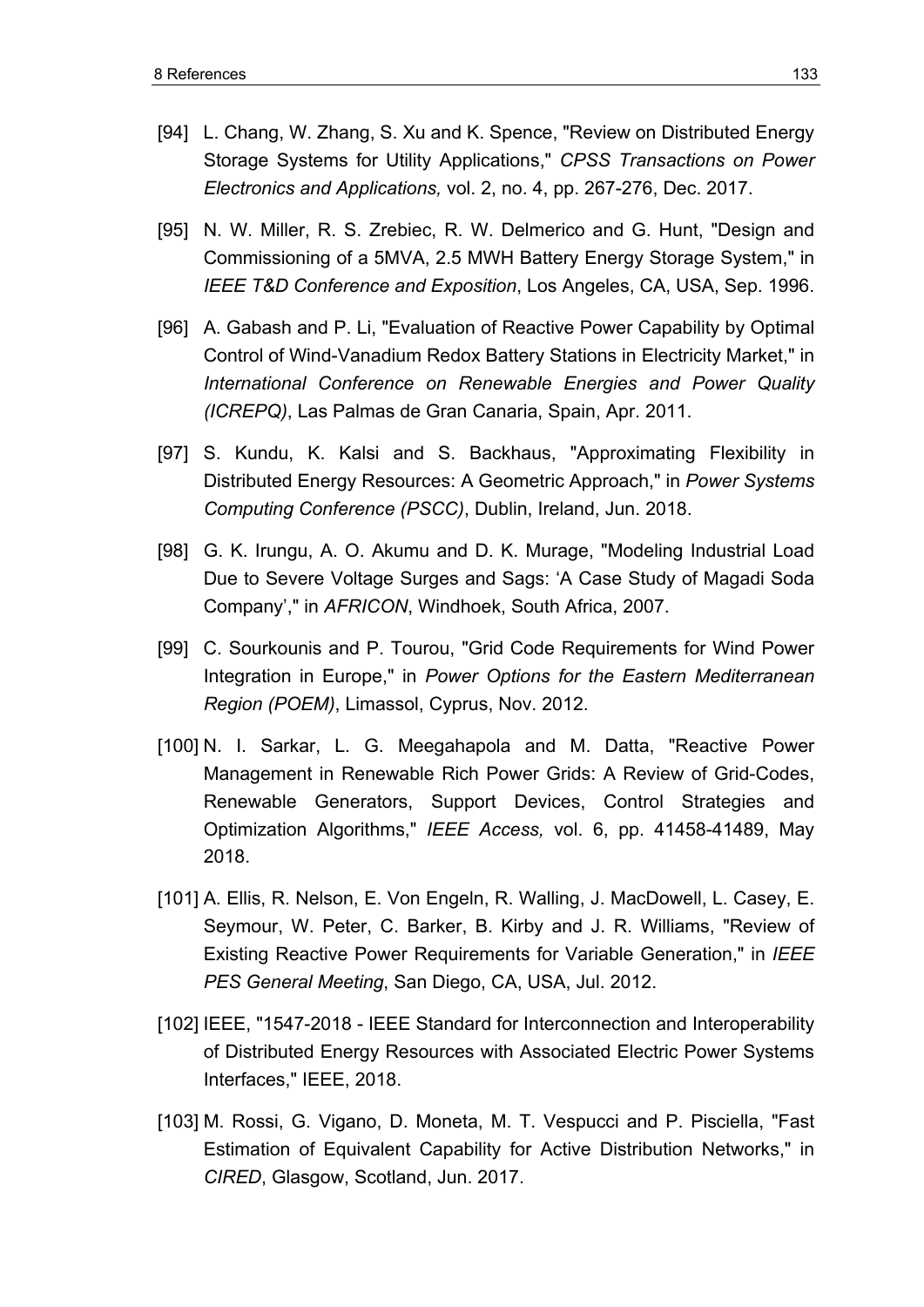- [104] M. Sarstedt, L. Kluß, J. Gerster, T. Meldau und L. Hofmann, "Survey and Comparison of Optimization-Based Aggregation Methods for the Determination of the Flexibility Potentials at Vertical System Interconnections," *Energies,* Bd. 14, Nr. 687, Jan. 2021.
- [105] A. Losi, F. Rossi, M. Russo and P. Verde, "Capability Chart for the Planning of Reactive Power Resources," in *MELECON*, Bari, Italy, May 1996.
- [106] Z. Tan, H. Zhong, Q. Xia, C. Kang, X. Wang and H. Tang, "Estimating the Robust P-Q Capability of a Technical Virtual Power Plant under Uncertainties," *IEEE Transactions on Power Systems,* vol. 35, no. 6, pp. 4285-4296, Nov. 2020.
- [107] CAISO, "What the Duck Curve Tells us About Managing a Green Grid," CAISO, Folsom, CA, USA, 2016.
- [108] D. A. Contreras and K. Rudion, "Computing the feasible operating region of active distribution networks: Comparison and validation of random sampling and optimal power flow based methods," *IET Generation, Transmission & Distribution,* vol. 15, no. 10, pp. 1600-1612, Jan. May 2021.
- [109] E. Handschin, C. Rehtanz, H. F. Wedde, O. Krause and S. Lehnhoff, "On-Line Stable State Determination in Decentralized Power Grid Management," in *Power Systems Computation Conference (PSCC)*, Glasgow, Scotland, Jul. 2008.
- [110] O. Krause, S. Lehnhoff, E. Handschin, C. Retanz and H. F. Wedde, "On Feasibility Boundaries of Electrical Power Grids in Steady State," *Electrical Power and Energy Systems,* vol. 31, pp. 437-444, 2009.
- [111] R. Schneider, Convex bodies: the Brunn–Minkowski theory, Cambridge, UK: Cambridge University Press, 2013.
- [112] S. Das und S. Sarvottamananda, "Computing the Minkowski Sum of Convex Polytopes in Rd," Nov. 2018.
- [113] A. Bernstein, J.-Y. Le Boudec, M. Paolone, L. Reyes-Chamorro and W. Saab, "Aggregation of Power Capabilities of Heterogeneous Resources for Real-Time Control of Power Grids," in *Power Systems Computation Conference (PSCC)*, Genoa, Italy, Jun. 2016.
- [114] L. Zhao, W. Zhang, H. Hao and K. Kalsi, "A Geometric Approach to Aggregate Flexibility Modeling of Thermostatically Controlled Loads," *IEEE Transactions on Power Systems,* vol. 32, no. 6, pp. 4721-4731, Nov. 2017.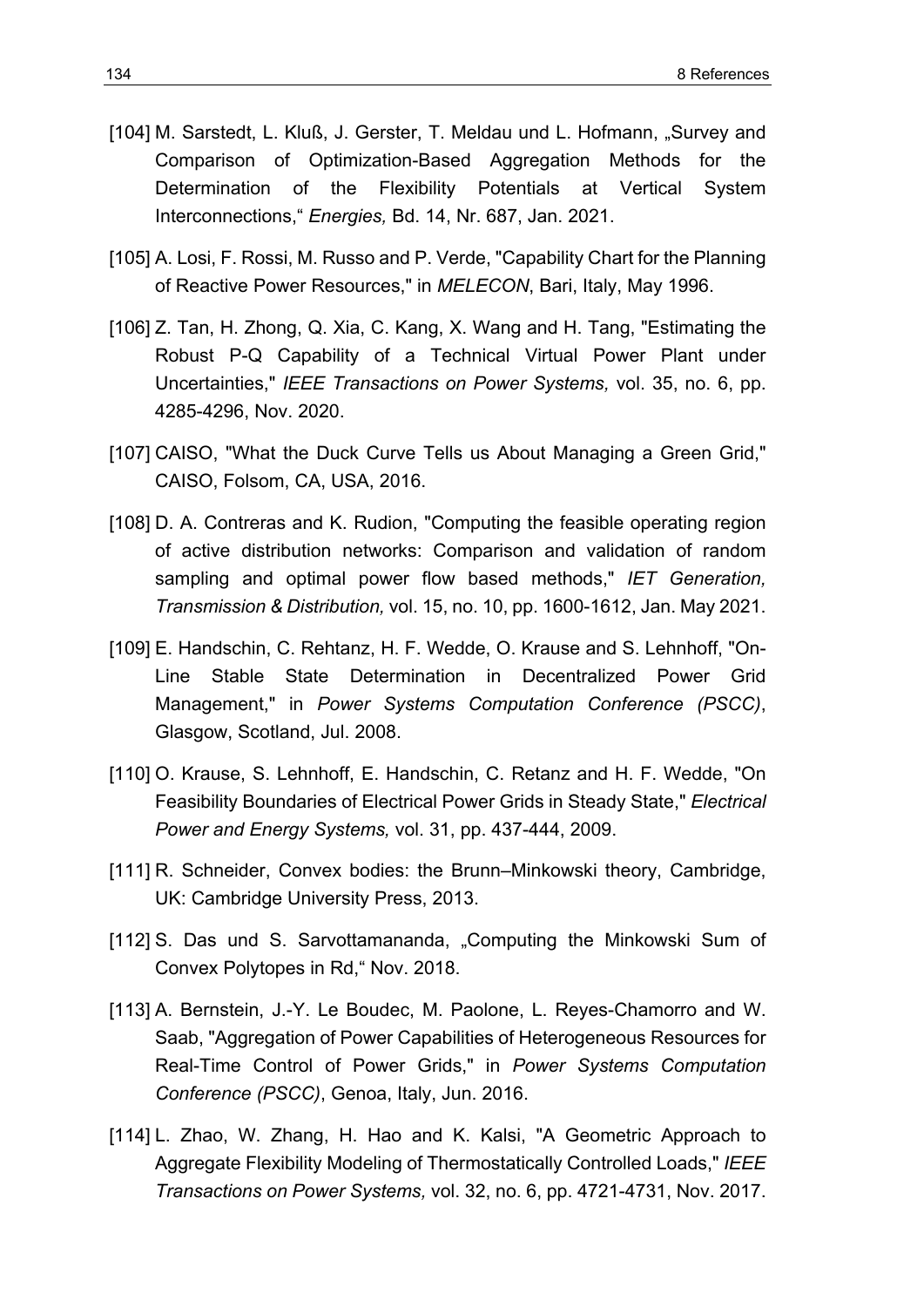- [115] M. S. Nazir, I. A. Hiskens, A. Bernstein and E. Dall'Anese, "Inner Approximation of Minkowski Sums: A Union-Based Approach and Applications to Aggregated Energy Resources," in *IEEE Conference on Decision and Control (CDC)*, Miami Beach, FL, USA, Dec. 2018.
- [116] P. Bailly, A. Michiorri and G. Kariniotakis, "Recursive Estimation of Flexibilities in a Radial Distribution Network," in *CIRED*, Madrid, Spain, Jun. 2019.
- [117] Z. Yang, H. Zhong, Q. Xia, A. Bose and C. Kang, "Optimal Power Flow Based on Succesive Linear Approximation of Power Flow Equations," *IET Generation Transmission Distribution,* vol. 10, no. 14, pp. 3654-3662, 2016.
- [118] L. Ageeva, M. Majidi and D. Pozo, "Analysis of Feasibility Region of Active Distribution Networks," in *2019 International Youth Conference on Radio Electronics, Electrical and Power Engineering (REEPE)*, Moscow, Russia, Mar. 2019.
- [119] D. A. Contreras and K. Rudion, "Verification of Linear Flexibility Range Assessment in Distribution Grids," in *Powertech 2019*, Milan, Italy, Jun. 2019.
- [120] C. Phillips, J. Anderson, G. Huber and S. Glotzer, "Optimal Filling of Shapes," *Physical Review Letters,* vol. 108, 2012.
- [121] H. Blum, A Transformation for Extracting New Descriptors of Shape, MIT Press, 1967, pp. 362-380.
- [122] F. Capitanescu, "Critical Review of Recent Advances and Developments Needed in AC Optimal Power Flow," *Electric Power Systems Research,*  vol. 136, pp. 57-68, 2016.
- [123] A. V. Jayawardena, L. G. Meegahapola, D. A. Robinson and S. Perera, "Microgrid Capability Diagram: A Tool for Optimal Grid-tied Operation," *Renewable Energy,* vol. 74, pp. 497-504, 2015.
- [124] H. Chen and A. Moser, "Improved Flexibility of Active Distribution Grid by Remote Control of Renewable Energy Sources," in *International Conference on Clean Electrical Power*, Liguria, Italy, 2017.
- [125] F. Capitanescu, "TSO-DSO Interaction: Active Distribution Network Power Chart for TSO Ancillary Services Provision," *Electric Power,* vol. 163, pp. 226-230, Oct. 2018.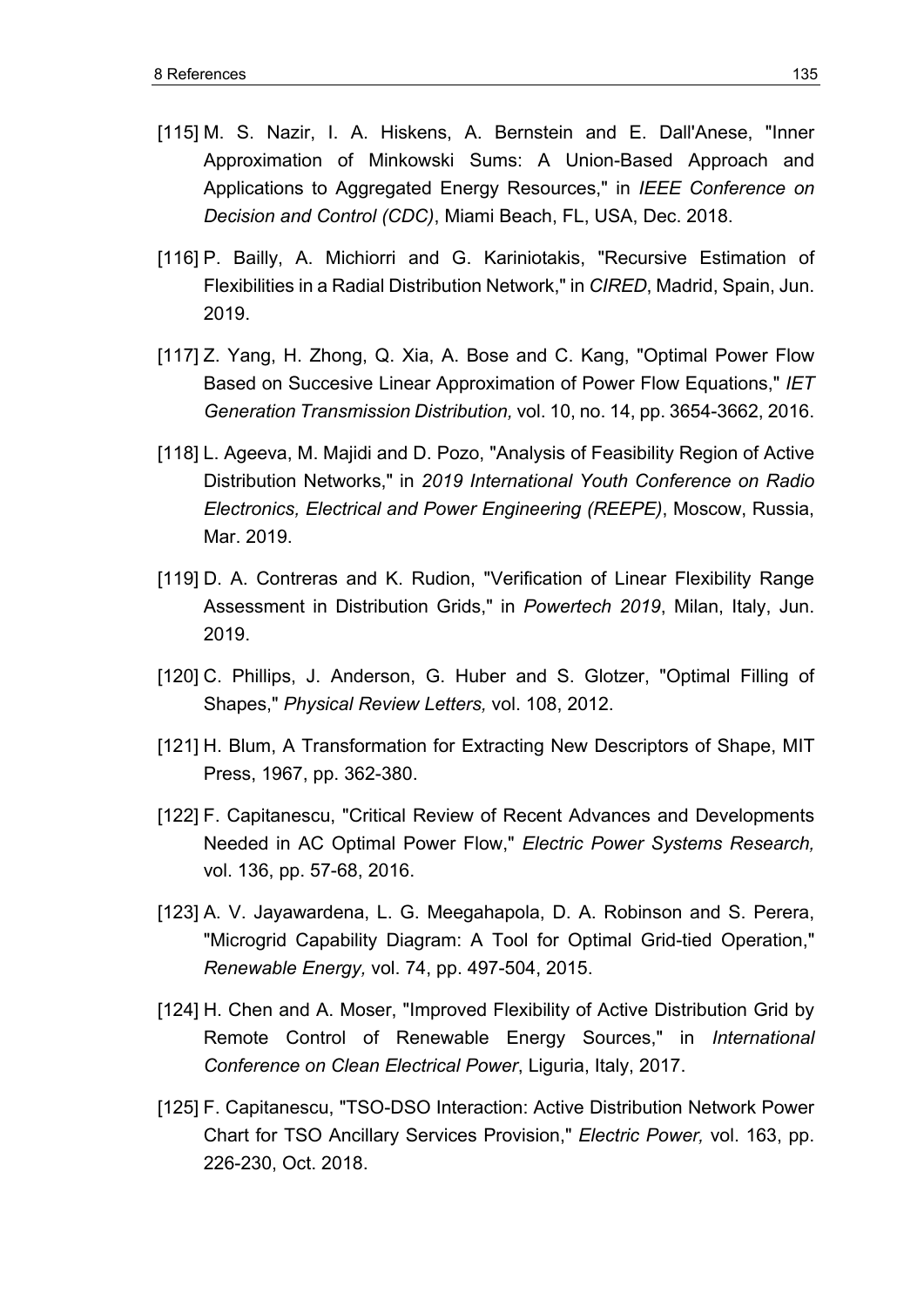- [126] J. Buire, F. Colas, J.-Y. Dielout and X. Guillaud, "Stochastic Optimization of PQ Powers at the Interface between Distribution and Transmission Grids," *Energies,* vol. 12, pp. 1-16, Oct. 2019.
- [127] M. Kalantar-Neyestanaki, F. Sossan, M. Bozorg and R. Cherkaoui, "Characterizing the Reserve Provision Capability Area of Active Distribution Networks: A Linear Robust Optimization Method," *IEEE Transactions on Smart Grid,* vol. 11, no. 3, pp. 2464-2475, May 2020.
- [128] S. Bolognani and S. Zampieri, "On the Existence and Linear Approximation of the Power Flow Solution in Power Distribution Networks," *IEEE Transactions on Power Systems,* vol. 31, no. 1, pp. 163-172, 2016.
- [129] G. Valverde and J. J. Orozco, "Reactive Power Limits in Distributed Generators from Generic Capability Curves," in *IEEE PES General Meeting*, National Harbor, MD, USA, 2014.
- [130] S. Bolognani und F. Dörfler, "Fast Power System Analysis via Implicit Linearization of the Power Flow Manifold," in *Fifty-third Annual Allerton Conference*, Allerton House, UIUC, Illinois, USA, Sep. 2015.
- [131] D. Lee, H. Nguyen, K. Dvijotham and K. Turitsyn, "Convex Restriction of Power Flow Feasibility Sets," *IEEE Transactions on Control of Network Systems,* vol. 6, no. 3, pp. 1235-1245, Sep. 2019.
- [132] Z. Yang, H. Zhong, A. Bose, T. Zheng, Q. Xia and C. Kang, "A Linearized OPF Model With Reactive Power and Voltage Magnitude: A Pathway to Improve the MW-Only DC OPF," *IEEE Transactions on Power Systems,*  vol. 33, no. 2, pp. 1734-1745, Mar. 2018.
- [133] D. Wang, K. Turitsyn and M. Chertkov, "DistFlow ODE: Modeling, Analyzing and Controlling Long Distribution Feeder," in *51st IEEE Conference on Decision and Control*, Maui, HI, USA, Dec. 2012.
- [134] Verband der Elektrotechnik Elektronik Informationstechnik e.V. (VDE), "Power Generation Systems Connected to the Low-voltage Distribution," VDE-AR-N 4105:2011-08, Aug. 2011.
- [135] H. Kim and W. Kim, "Integrated Optimization of Combined Generation and Transmission Expansion Planning Considering Bus Voltage Limits," *Journal of Electrical Engineering and Technology,* vol. 9, no. 4, pp. 1202- 1209, Jul. 2014.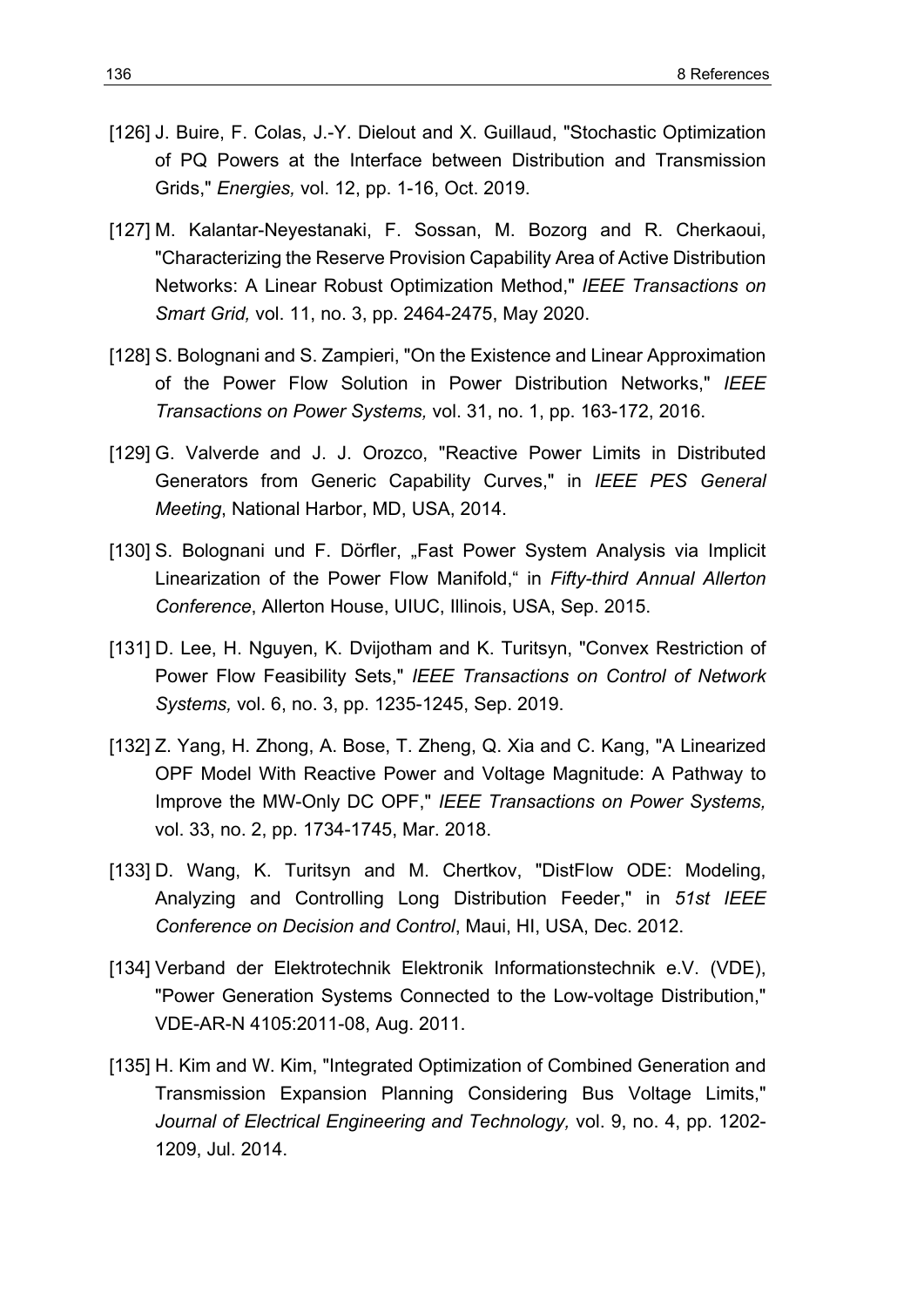- [136] P. Pareek and A. Verma, "Linear OPF with Linearization of Quadratic Branch Flow Limits," in *2018 IEEMA Engineer Infinite Conference (eTechNxT)*, New Delhi, India, Mar. 2018.
- [137] K. Volk, L. Rupp, K. Geschermann and C. Lakenbrink, "Managing Local Flexible Generation and Consumption Units Using a Quota-Based Grid Traffic Light Approach," in *CIRED*, Madrid, Spain, Jun. 2019.
- [138] R. de Groot, J. Morren and J. Slootweg, "Investigation of Grid Loss Reduction und Closed-Ring Operation of MV Distribution Grids," in *IEEE PES General Meeting*, Ann Harbor, MD, USA, Jul. 2014.
- [139] J. McDonald, B. Wojszczyk, B. Flynn and I. Voloh, "Distribution Systems, Substations, and Integration of Distributed Generation," in *Electrical Transmission Systems and Smart Grids*, New York, NY, USA, Springer, 2013, pp. 7-68.
- [140] D. A. Contreras and K. Rudion, "Impact of Grid Topology and Tap Position Changes on the Flexibility Provision from Distribution Grids," in *ISGT Europe*, Bucharest, Romania, Oct. 2019.
- [141] D. A. Contreras and K. Rudion, "Time-Based Aggregation of Flexibility at the TSO-DSO Interconnection Point," in *IEEE PES General Meeting*, Atlanta, GA, USA, Aug. 2019.
- [142] E. Polymeneas and S. Meliopoulos, "Aggregate Modeling of Distribution Systems for Multi-Period OPF," in *Power Systems Computation Conference (PSCC)*, Genoa, Italy, Jun. 2016.
- [143] K. Rudion, A. Orths, Z. A. Styczynski and K. Strunz, "Design of Benchmark of Medium Voltage Distribution Network for Investigation of DG Integration," in *IEEE Power Engineering Society General Meeting*, Montreal, Que., Canada, Jun. 2006.
- [144] CIGRE, "Benchmark Systems for Network Integration of Renewable and Distributed Energy Resources," CIGRE Task force C6.04.02, 2011.
- [145] M. Brunner, PhD Thesis: Auswirkungen von Power-to-Heat in elektrischen Verteilnetzen, Stuttgart, Germany: Universität Stuttgart, 2017.
- [146] M. Kraiczy, G. Lammert, T. Stetz, S. Gehler, G. Arnold, M. Braun, S. Schmidt, H. Homeyer, U. Zickler, F. Sommerwerk and C. Elbs, "Parameterization of Reactive Power Characteristics for Distributed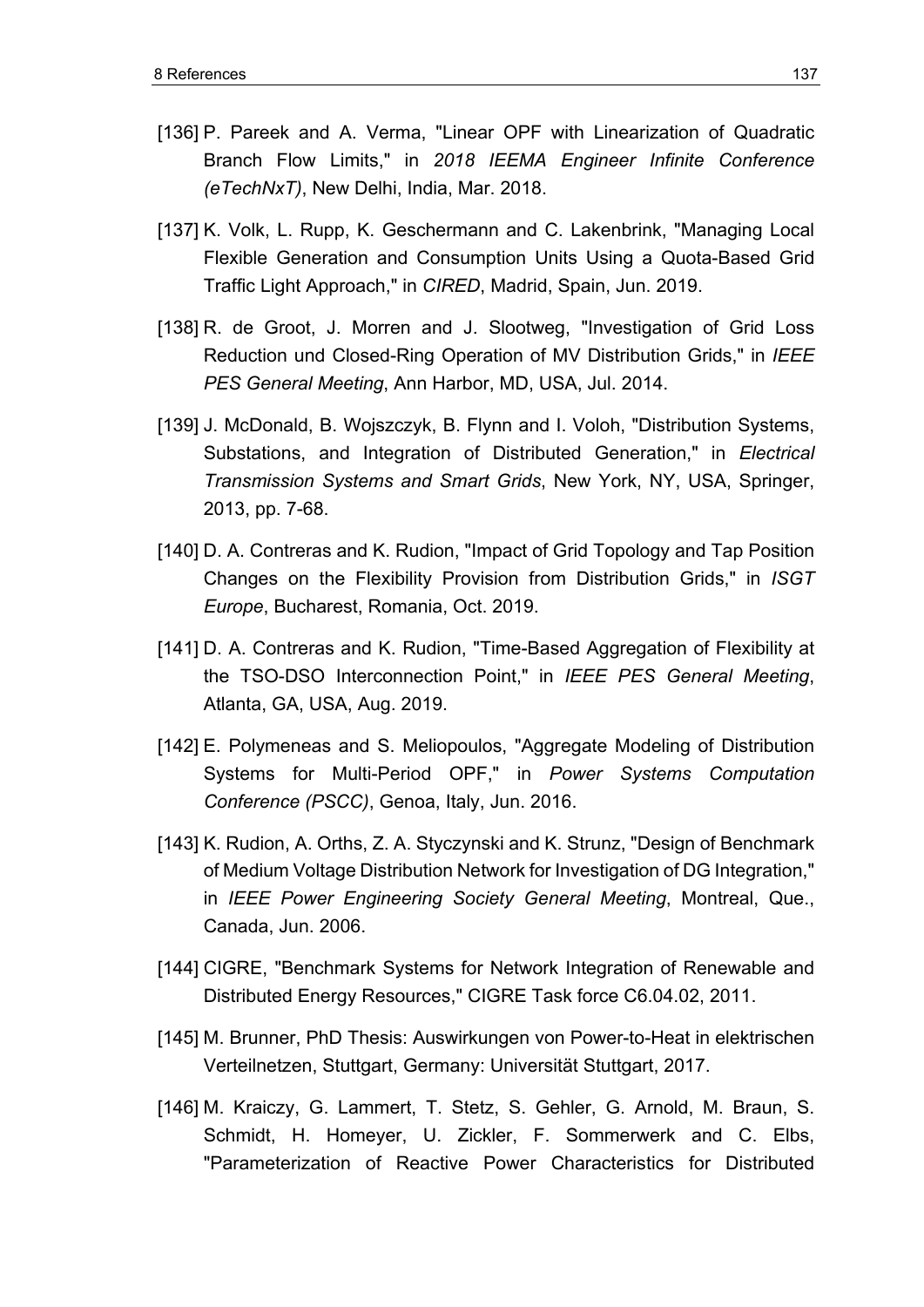Generators: Field Experience and Recommendations," in *ETG Congress 2015*, Bonn, Germany, Nov. 2015.

- [147] B. Gorgan, S. Busoi, G. Tanasescu and P. V. Nothinger, "PV Plant Modeling for Power System Integration Using PSCAD Software," in *International Symposium on Advanced Topics in Electrical Engineering*, Bucharest, Romania, May 2015.
- [148] M. Legry, J.-Y. Dieulot, F. Colas, C. Saudemont and O. Ducarne, "Nonlinear Primary Control Mapping for Droop-like Behavior of Microgrid Systems," *IEEE Transactions on Smart Grid,* 2020.
- [149] R. Schwerdfeger, S. Schlegel, D. Werstermann, M. Lutter and M. Junghans, "Methodology for Next Generation System Operation Between DSO and DSO," in *CIGRE Session*, Paris, France, 2016.
- [150] M. Banka, D. Contreras and K. Rudion, "Multi-Agent Based Strategy for Controlled Islanding and System Restoration Employing Dispersed Generation," in *CIRED Workshop*, Berlin, Germany, 2020.
- [151] R. Schwerdfeger, S. Schlegel and D. Westermann, "Approach for N-1 Secure Grid Operation with 100% Renewables," in *IEEE PES General Meeting*, Boston, USA, Jul. 2016.
- [152] H. Wang, S. Riaz and P. Mancarella, "Integrated Techno-Economic Modeling, Flexibility Analysis, and Business Case," *Applied Energy,* vol. 259, no. 1, 2020.
- [153] P. Wiest, D. Gross, K. Rudion and A. Probst, "Rapid Identification of Worst-Case Conditions: Improved Planning of Active Distribution Grids," *IET Generation, Transmission & Distribution,* vol. 11, no. 9, pp. 2412-2417, 2017.
- [154] P. Wiest, D. Contreras, D. Groß and K. Rudion, "Synthetic Load Profiles of Various Customer Types for Smart Grid Simulations," in *NEIS Conference*, Hamburg, Germany, 2018.
- [155] J. Merino, J. E. Rodriguez-Seco, C. Caerts, K. Visscher, R. D'hulst, E. Rikos and A. Temiz, "Scenarios and Requirements for the Operation of the 2030+ Electricity Network," in *CIRED*, Lyon, France, Jun. 2015.
- [156] F. Marten, L. Löwer, J. C. Töbermann and M. Braun, "Optimizing the Reactive Power Balance Between a Distribution and Transmission Grid